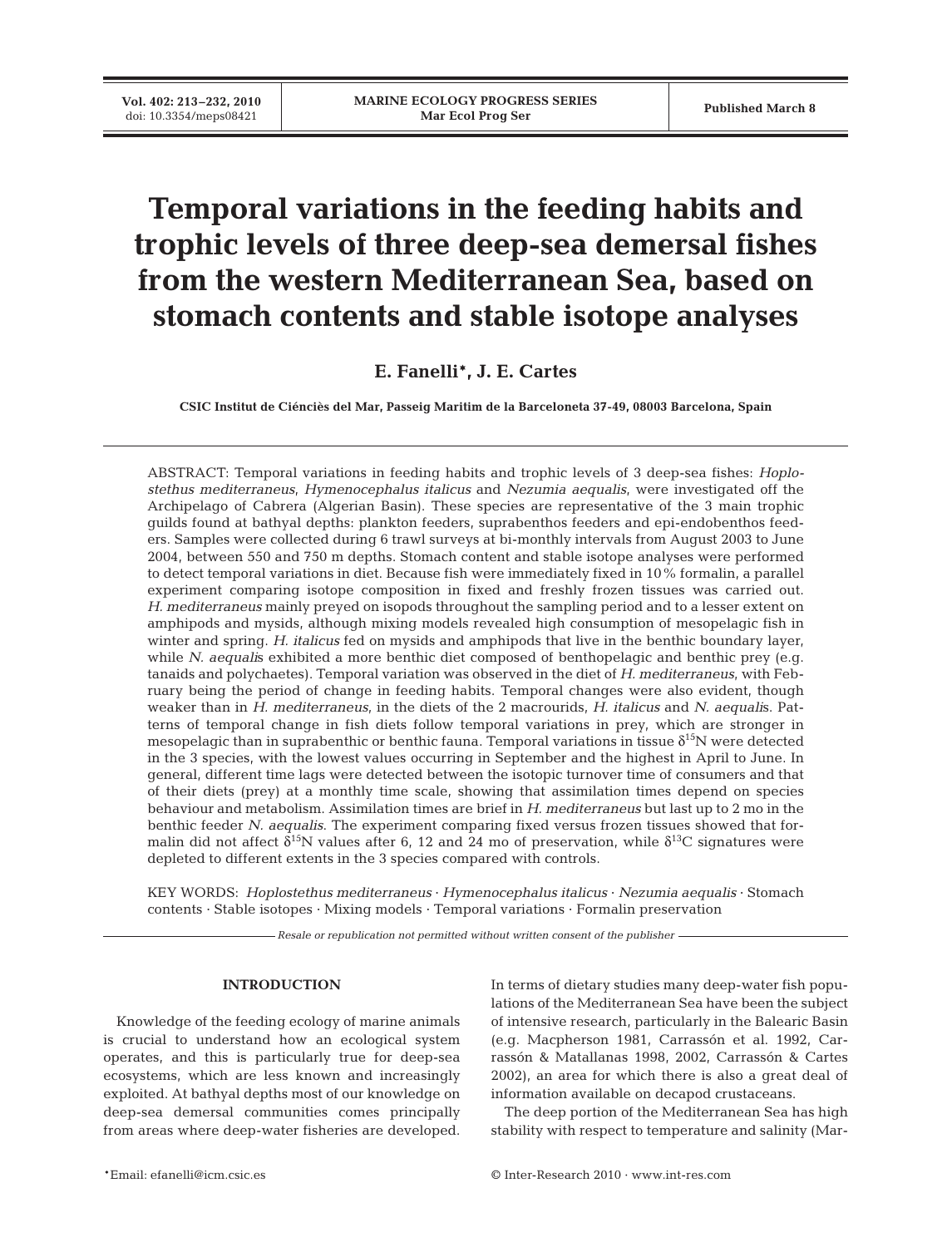galef 1985), and other conditions, such as the proportion of mud and organic matter content in sediments, also vary relatively little at mid-slope depths (Carpine 1970, Cartes et al. 2002). Therefore, this is a good ecosystem in which to study trophic relationships among the fauna, because of the relatively small influence of other environmental factors. The deep-sea environment was once thought to be quiet and calm, and lacking seasonal changes. However, several studies in recent decades have revealed that distinct seasonality exists in the marine life of the deep sea due to seasonal deposition of phytodetritus exported from the ocean surface (Gooday 1988, Thiel et al. 1989, Rice et al. 1994). Deep-sea organisms that rely on this phytodetritus as a food source have corresponding life cycles (i.e. non-continuous reproduction and/or peaks in the recruitment) and fluctuations in abundance and biomass (Billet et al. 1983, Thiel et al. 1989).

Although deep-sea fauna of the western Mediterranean basin is well known with substantial information available on specific aspects, only a few studies have addressed seasonal feeding cycles (e.g. Cartes 1994, Madurell & Cartes 2005, Fanelli & Cartes 2008), primarily because of the difficulty of collecting samples at these depths.

In addition, most deep-sea demersal fish are active predators, regarded as generalists (i.e. with highly diversified diets) and depend mainly on benthopelagic and mesopelagic prey (Mauchline & Gordon 1986). Many deep-sea fishes show diel and seasonal feeding patterns (e.g. Macpherson 1980, Mauchline & Gordon 1984, Blaber & Bulman 1987, Priede et al. 1994, Atkinson 1995, Madurell & Cartes 2005, 2006), which often have been related to the temporal vertical migrations of their mesopelagic prey (Atkinson 1995, Gartner et al. 1997). The benthic boundary layer (BBL, the zone that extends a few tens of metres into the water column immediately overlying the sea bed) macrofauna (mainly peracarid and decapod crustaceans) are a key compartment linking lower trophic levels and top predators such as fish (Cattrijsse et al. 1994, Cartes 1998, Carrassón & Cartes 2002). However, despite the accepted role of this fauna in bathyal food webs, little is known about their interactions and dynamics.

In general, studies on feeding relationships of deepsea organisms have concentrated on gut contents. These data, however, have some limitations. For example, gut contents reflect diets at particular points in time and space, and neglect certain types of dietary materials such as gelatinous plankton and detritus that may nevertheless be important in sustaining marine food webs. Other limitations include the voiding of gut contents upon capture and the crushing or grinding of food that makes identification of prey difficult (Fanelli & Cartes 2008). These limitations are especially

intense in the study of food webs in the deep ocean, because of the constraints associated with sampling at great depths.

The use of stable isotopes of nitrogen (N) and carbon (C) for the study of trophic interactions is now common in aquatic ecosystems (Pinnegar & Polunin 2000). Analysis of stable isotope composition provides an indication of the origin and transformations of organic matter. Stable isotopes integrate short-term variations in diet and, thus, are less subject to temporal bias. In fish, tissue turnover rates may be as slow as 0.1 to 0.2%  $d^{-1}$  (Hesslein et al. 1993). The δ<sup>15</sup>N in tissues of consumers is typically greater by 2 to 3‰ relative to their prey, so that stable N-isotope data have been used to estimate the trophic levels of organisms (Owens 1988). In contrast, tissues tend to be rather weakly enriched in <sup>13</sup>C at progressively higher trophic levels  $($ 1\%); thus,  $^{13}$ C may act as a useful indicator of the primary organic carbon sources of an organism's diet. Stable isotopes have rarely been applied to detect seasonal changes in fish diet (Polunin et al. 2001, MacNeil et al. 2006), and applications of stable isotope analysis (SIA) in deep-sea ecosystems to elucidate temporal changes in trophic levels are scarce (Fanelli & Cartes 2008, Madurell et al. 2008, Fanelli et al. 2009). Despite their advantages, results of SIA often need the knowledge of dietary composition from gut content analyses to be interpreted correctly, because isotope composition gives only an average indication of the trophic level of food that has been assimilated into tissues (see Johnston & Kennedy, 1998 and Owens & Watts 1998 for reviews). Hence, we chose to study stomach contents and stable isotopic composition simultaneously.

In this study we combined information on stomach contents of 3 deep-sea fishes: *Hoplostethus mediterraneus*, *Hymenocephalus italicus* and *Nezumia aequalis*, with stable isotope composition of predators and prey to test for (1) temporal variations in feeding habits and trophic levels of predators and (2) the lag between the isotopic turnover time of consumers and that of their diets at a seasonal scale (i.e. the assimilation rate of species). These 3 species were chosen as representative of 3 different trophic guilds based on literature data: *H. mediterraneus* actively forages on natatory benthopelagic prey (Pais 2002, Madurell & Cartes 2005), *H. italicus* consumes mainly suprabenthic resources and *N. aequalis* preys on infauna (i.e. polychaetes) (Macpherson 1979, Mauchline & Gordon 1984, Madurell & Cartes 2006). Temporal changes in food resources available for fish and the changes in trophic levels elucidated by SIA are important aspects of deep-sea trophic ecology scarcely considered in previous approaches. We gave particular emphasis to the possible influence of different environmental factors (e.g. primary production, temperature and/or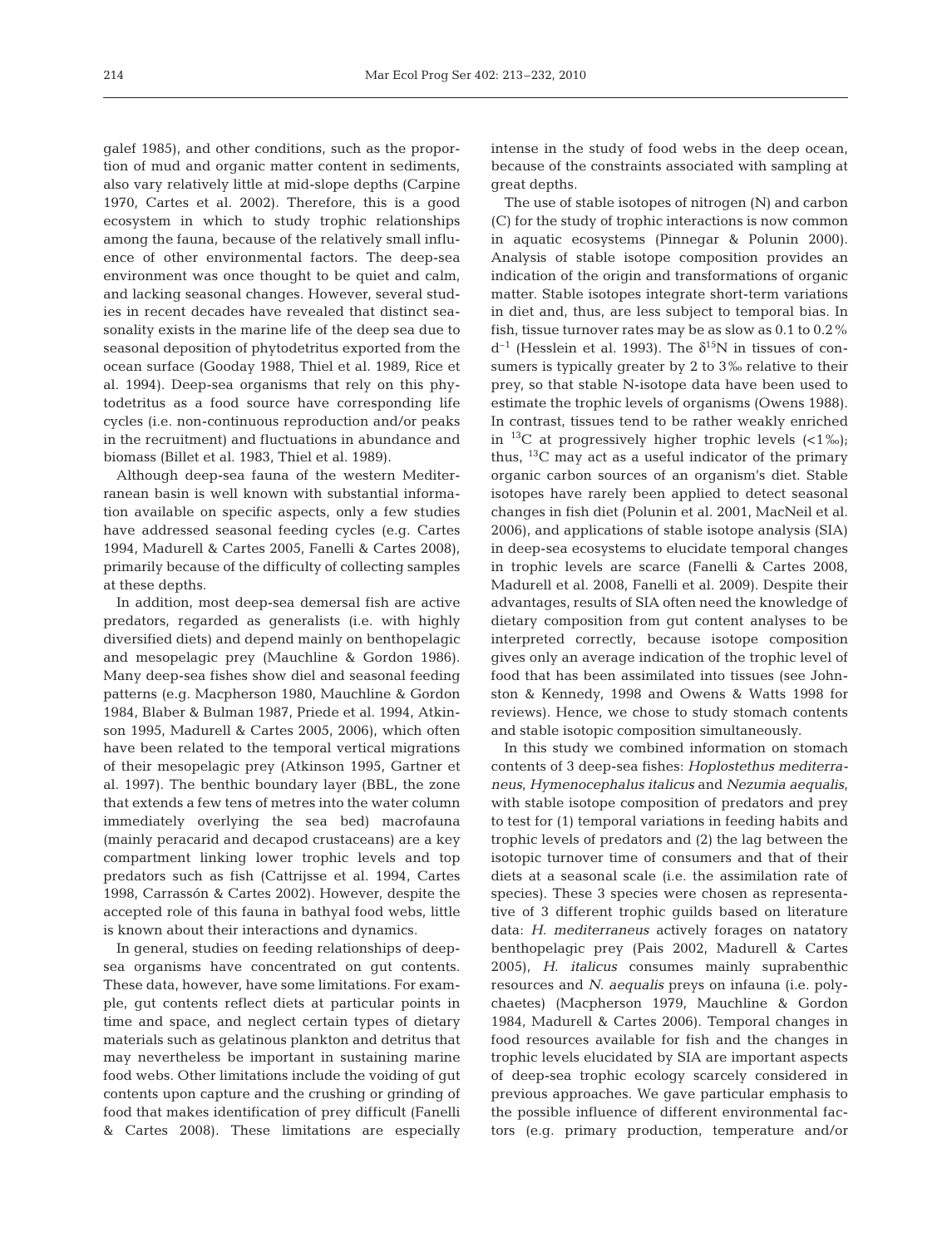salinity that represent water mass dynamics) and biological features (e.g. size, weight and density of species present) on the seasonal trends observed in fish diets. This aspect is particularly relevant in the context of the deep-sea environment, which is not completely stable (see above), and studies on the influence of environmental variables on different biological aspects of deep-sea species are almost non-existent.

Another important aspect of this study was to test for fixative-dependent shifts of  $\delta^{13}$ C and  $\delta^{15}$ N in preserved material. Fish samples used in this study were fixed in formalin on board ship, so that subsequent exchange and leaching needed evaluation. Thus, a comparison was performed between frozen samples and samples preserved in formalin for different intervals (6, 12 and 24 mo). This was also necessary because, among the increasing number of published studies of SIA on preserved materials, contradictions and variability are evident in results and interpretations (Bosley & Wainright 1999, Kaehler & Pakhomov 2001, Arrington & Winemiller 2002, Edwards et al. 2002, Sarakinos et al. 2002, Feuchtmayr & Grey 2003, Sweeting et al. 2004, Kelly et al. 2006). Reported differences in isotope ratios between preserved and control samples have also been highly variable (from negligible differences up to 2.5‰ difference). Moreover, effects of preservatives (especially formalin) on fish tissues have been studied to some extent in fresh and brackish water fishes (Arrington & Winemiller 2002, Vander Zanden et al. 2003, Kelly et al. 2006, Syväranta et al. 2008) and cultured seabass *Dicentrarchus labrax* (Sweeting et al. 2004), but this aspect never has been considered before for deep-sea species with lower tissue turnover (slower growth) than shelf-living species.

## **MATERIALS AND METHODS**

**Study area and sampling.** Samples of *Hoplostethus mediterraneus*, *Hymenocephalus italicus* and *Nezumia aequalis* were collected (Table 1) over a period of 10 mo, on 6 experimental survey cruises from August 2003 to June 2004, at approximately bimonthly time intervals, within the framework of project IDEA (Influence of oceanographic structure and dynamics on demersal populations in waters of the Balearic Islands, see Massutí et al. 2008 for details). Sampling was carried out in the Algerian Basin off the Archipelago of Cabrera (38.8 $\degree$  to 39.0 $\degree$  N, 2.8 $\degree$  to 3.0 $\degree$  E) at depths ranging from 576 to 752 m. Each survey comprised a single haul at each of 3 depths (ca. 580, ca. 660 and ca. 750 m; see also Fanelli & Cartes 2008). All hauls were carried out with a commercial otter trawling vessel. The horizontal opening of the gear, on average, was ca. 25.5 m  $(SD = 1.76$  m) and the vertical opening was ca. 2.2 m. Cod-end mesh size was 40 mm. Haul duration was about 1 h. Abundance (ind.  $km^{-2}$ ) and biomass (g  $km^{-2}$ ) were calculated after standardising catches to the swept area. Distance and trawl mouth width were recorded using a SCANMAR system attached to the trawl for each haul.

Immediately after capture, specimens were fixed in 10% buffered formalin. Once in the laboratory, fish were measured to the nearest 1 mm (total length [TL] for *Hoplostethus mediterraneus* and pre-anal length [PAL] for the two macrourids, corresponding to 26.4% of TL in *Hymenocephalus italicus* and to 26% of TL in *Nezumia aequalis*, according to the information available in fishbase, www.fishbase.org), weighed to the nearest 0.1 g and dissected for stomach content analysis. A sample of dorsal white muscle was taken from some specimens for stable isotope analysis.

**Stomach contents analysis and data processing.** Prey items were identified to the lowest possible taxonomic level, counted under a binocular microscope and weighed (precision, 0.0001 g) after excess moisture had been removed by blotting with tissue paper. The contribution of each prey item in the fishes' diet was estimated using the percentage frequency of occurrence (%F), the percentage of numerical abundance (%N), the percentage of gravimetric composition (%W) and index of relative importance (IRI) = (%N)  $+$  %W)  $\times$  %F, expressed as percent IRI (%IRI) = (IRI/ΣIRI)  $\times$  100. Prey items were sorted in decreasing order according to their %IRI contribution, and then cumulative %IRI was calculated (see Hyslop 1980 for a review). Stomach fullness (stomach weight/fish weight × 100) and trophic diversity *(*Shannon-Wiener diversity index *H')* indices were also calculated. Diet was characterised for each species by month.

Table 1. *Hoplostethus mediterraneus*, *Hymenocephalus italicus* and *Nezumia aequalis.* Number of specimens dissected (number of fishes with food in stomachs in brackets) by month and year. Length ranges (total length for *H. mediterraneus* and PAL for *H. italicus* and *N. aequalis*) are also included

| <b>Species</b>     | August  | 2003<br>September | November | February | $2004 -$<br>April | June   | Length range<br>(mm) |
|--------------------|---------|-------------------|----------|----------|-------------------|--------|----------------------|
| H. mediterraneus   | 59 (37) | 53 (33)           | 44 (29)  | 34 (22)  | 15(8)             | 39(22) | $67 - 214$           |
| <i>H.</i> italicus | 41 (30) | 31 (22)           | 60 (41)  | 36(24)   | 27(23)            | 32(25) | $25 - 43$            |
| N. aequalis        | 45 (34) | 21 (18)           | 56 (34)  | 69 (46)  | 28(22)            | 39(31) | $23 - 52$            |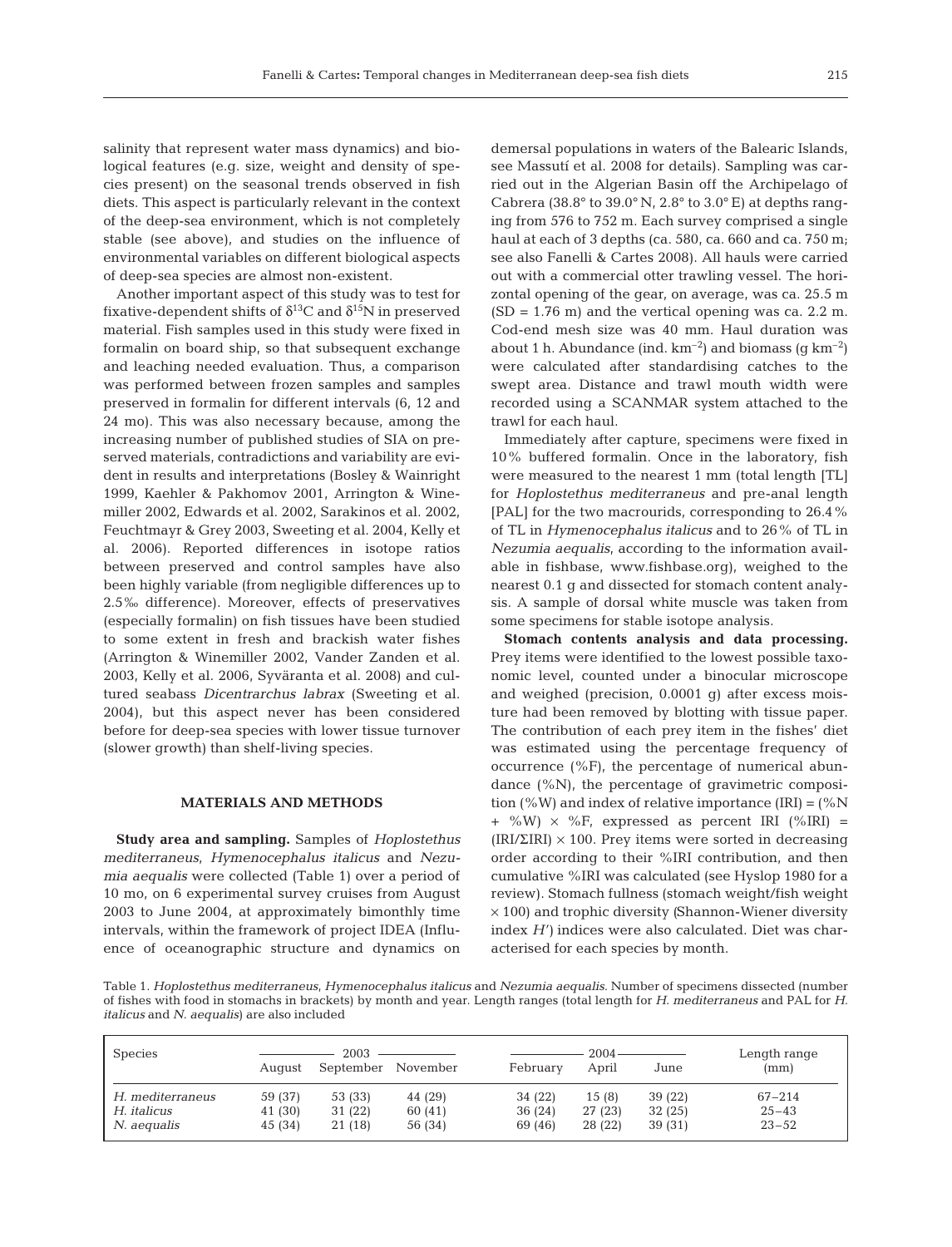To measure sample size sufficiency (i.e. the number of stomachs to be examined), the cumulative *H'* was plotted against the cumulative number of randomly pooled analysed stomachs (Ferry & Cailliet 1996) for each species. We repeated this procedure 5 times using a progressively smaller number of stomachs (100, 95, 85, 75 and 50% of sample size). We calculated logistic and linear regressions each time and compared the goodness of fit coefficient  $\mathbb{R}^2$  calculated for a logistic curve with the one calculated for the linear relation. The sample size was considered sufficient when  $R^2$ from the logistic curve was higher than  $R^2$  from the linear regression. This was the case for all three species during the 6 mo (for macrourids a mean sample number of 15 stomachs per month was considered adequate, while for *Hoplostethus mediterraneus* it was 20) except for *H. mediterraneus* from February to June for which few individuals (only 15 individuals in April, 8 with full stomachs) were collected in this period due to the abundance pattern of this species in the area (Moranta et al. 2008). With 15 stomachs the  $R^2$  value for the linear relation in *Hymenocephalus italicus* was 0.98, while for the logistic curve it was 0.99; for *Nezumia aequalis* the  $R^2$  from the logistic curve  $(R^2_{log})$  was higher than that from the linear regression ( $\text{R}^2_\text{lin}$ ) using 12 stomachs ( $R^2$ <sub>log</sub> = 0.99 versus  $R^2$ <sub>lin</sub> = 0.97), while for *H. mediterraneus* at least 20 stomachs were necessary (with 20 stomachs,  $R^2_{log} = 0.98$  versus  $R^2_{lin} = 0.93$ ).

Dietary analyses were performed with non-parametric univariate and multivariate techniques. First, we tested whether the rationale for choosing the 3 species, based on literature data, was consistent with our own results. Thus, separations among the diets of the species were visualised by principal coordinates analysis (PCA), based on the Bray-Curtis resemblance matrix of 4th-root transformed, aggregated weight data. The significance of separation among the 3 species' diets was tested by a 1-way analysis of similarities (ANOSIM) (Clarke & Warwick 1995). The most typifying food species for each fish was determined by SIM-PER procedure (Clarke 1993) and appears as a vector overlay on the PCA plot.

Second, we analysed temporal changes in the diet of each species. Permutational multivariate analysis of variance (PERMANOVA) (Anderson et al. 2008) was used to analyse the multivariate data set for the complete experimental design. This method allows multivariate data to be analysed on the basis of any distance or dissimilarity measure of choice, with p-values obtained using permutations. In the case of *Hoplostethus mediterraneus* the experimental design had one factor, month (fixed with 6 levels, corresponding to the 6 mo when sampling was carried out). For the 2 macrourids the experimental design had 2 factors (month with 6 levels and depth, nested in month, with 3 levels). PERMANOVA was based on modified Gower distance after a 4th-root transformation of the multivariate set of data. This measure of resemblance was deemed the most suitable for stomach content data, which are generally skewed and contain many zeros (Anderson et al. 2008, Fanelli & Cartes 2008). The 4throot transformation has been considered the most appropriate for weight data (Clarke & Warwick 1995, Anderson et al. 2008); it reduces the contribution of highly abundant species in relation to less abundant ones. Significance was set at  $p = 0.05$  and p-values were obtained using 9999 permutations of residuals under restricted permutations of the raw data. That is the recommended method when there is only a single factor (e.g. for *H. mediterraneus*) and under the reduced model when there are 2 factors (Anderson et al. 2008), as in the case of the macrourids. A SIMPER analysis was applied to each species to determine the most typifying prey species for month and depth, when those variables were found to be significant.

**Stable isotope analysis.** *Sample preparation:* From 3 specimens of each species from each month, a portion of white muscle close to the dorsal fin was dissected and prepared for stable isotope analysis. For each species we chose 3 specimens of the same size throughout the sampling period (*Hoplostethus mediterraneus*: mean TL = 164.9 ± 12.1 mm, ANOVA *F*1,12 = 1.81, p > 0.05; *Hymenocephalus italicus*: mean PAL = 35.4 ± 2.5 mm, *F*1,12 = 1.48, p > 0.05; *Nezumia aequalis*: mean PAL =  $44.0 \pm 1.0$  mm,  $F_{1,12} = 0.33$ , p > 0.05) to ensure that observed changes in stable isotope signatures were due to a temporal effect (month/season) and not to size differences. Three replicates (with no significant differences in the size of analyzed specimens) are widely accepted and used in isotope-based trophic web studies. However, to add power to our analysis and reduce Type II error, we randomly analyzed supplementary samples for *N. aequalis* (IDEA0803; n = 3) and *H. italicus* (IDEA0204;  $n = 3$ ). We performed a power analysis to calculate the minimum sample size required to accept the outcome of the statistical twotailed *t*-test with a particular level of confidence (power). The power of a statistical test is the probability that the test will reject a false null hypothesis (i.e. that it will not make a Type II error). As power increases, the chances of a Type II error decrease. The probability of a Type II error is referred to as the false negative rate (β). Therefore, power is equal to  $1-\beta$ . Power analysis was performed by using the software Statistica 6.0. The results confirmed that 3 replicates are enough in our case (critical *t* = 1.98, actual power = 0.81,  $\alpha = 0.05$ ,  $\beta = 0.8$ ).

Samples were dried to constant weight at 60°C, then ground to a fine powder. Using continuous flow, the samples were introduced into a Finnigan Delta XP plus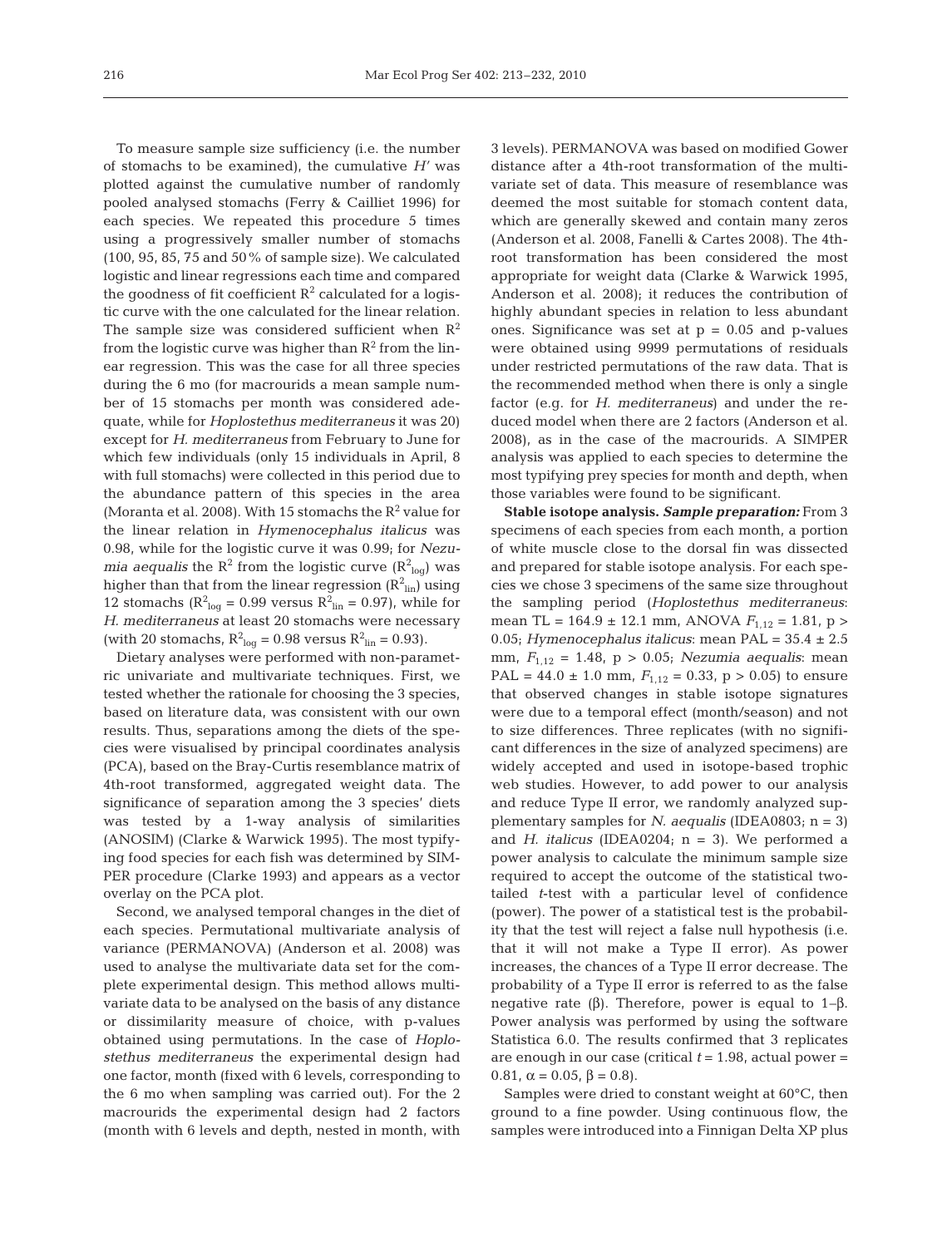isotope-ratio mass spectrometer for isotopic analysis (CNR-IAMC, Naples). Three capsules of an international standard (urea) were analysed at the beginning of each sequence, plus 1 capsule every 6 samples to compensate for machine drift and for quality control. Experimental precision (based on the SD of replicates of the internal standard) was <0.2‰ for  $\delta^{15}N$  and <0.1‰ for  $\delta^{13}$ C. The  $\delta^{13}$ C and  $\delta^{15}$ N values were obtained in parts per thousand (‰) relative to Vienna Pee Dee Belemnite (VPDB) and atmospheric  $N_2$  standards, respectively, according to the following formula:  $\delta^{13}C$  or  $\delta^{15}N = [(R_{sample}/R_{standard}) - 1] \times 10^3$ , where R =  $^{13}C/^{12}C$  or  $^{15}N/^{14}N$ .

Organic carbon and total nitrogen elemental composition were determined from the residues of  $CO<sub>2</sub>$  and  $N_2$  gases. C:N ratios were measured simultaneously during stable isotope analysis from the percent element data.

*Fixative dependent shifts of* δ*13C and* δ*15N in preserved fish samples:* Since all samples during IDEA cruises were fixed in formalin, some specimens were collected in the Algerian Basin (i.e. in the area where IDEA cruises were carried out) in May 2005 within the BALAR–MEDITS survey (Massutí & Reñones 2005) to assess for the fixative dependent shifts of  $\delta^{13}C$  and  $\delta^{15}N$ in preserved fish samples compared with frozen samples. Portions of white muscle were dissected from the fish. From the same specimens (3 of each species – *Hoplostethus mediterraneus*: mean TL = 155.1 ± 7.2 mm; *Hymenocephalus italicus*: mean PAL = 39.8 ± 6.3 mm; *Nezumia aequalis*: mean PAL = 48.8 ± 5.1 mm; ANOVA  $p > 0.05$  for the 3 species) several tissue cubes were prepared, oven-dried and used as controls, while other tissue cubes were fixed in formalin and removed from the treatment after 6, 12 and 24 mo. They were then oven dried for SIA. Differences between the size of specimens used for the experiment and those used to assess for temporal differences were negligible and in any case not significant.

*Data analysis:* To assess the fixative-dependant shift of  $\delta^{13}$ C and  $\delta^{15}$ N in preserved material, differences in the isotopic composition of unfixed samples (C) and samples for each period of formalin preservation (F1, F2 and F3, respectively, after 6, 12 and 24 mo) were tested by 1-way ANOVA, with time of preservation as a fixed factor. When results showed an effect of fixation on tissue samples, they were investigated by *a posteriori* comparisons using Student-Neuman-Keuls (SNK) test (Underwood 1997).

If the results of the experiment were negative (no effect of fixation on tissue samples after different time intervals), temporal variations in trophic levels  $(\delta^{15}N)$ and sources of carbon  $(\delta^{13}C)$  of samples collected during IDEA cruises were tested by one-way ANOVA for each species, with month as a fixed factor. The  $\delta^{13}C$ 

values of samples collected during IDEA were also normalised for lipid concentration according to Post et al. (2007); thus,  $\delta^{13}$ C values of our untreated samples (not defatted) were converted to normalised  $\delta^{13}C$  values according to  $\delta^{13}\mathrm{C}_{\mathrm{normalized}}=\delta^{13}\mathrm{C}_{\mathrm{untreated}}-3.32+0.99$  $\times$  C:N<sub>sample</sub>. C:N<sub>sample</sub> was the C:N ratio of samples collected during IDEA. Afterwards we analysed temporal trends for normalised samples and compared results with values before accounting for lipid content.

Since data on the isotopic signatures of dominant mesopelagic and suprabenthic fauna are available from the same area where fish were collected (Fanelli et al. 2009), and because diet-switch experiments confirm that the isotopic turnover of consumers frequently lags the isotopic turnover of their diets (Hesslein et al. 1993, Herzka & Holt 2000, Harvey et al. 2002), we calculated the dietary  $\delta^{15}N$  values of the 3 species expected from the isotopic values of their prey. Thus for each species, the nitrogen isotope signature predicted from its diet was calculated using a weightedaverage equation of the following form (Clarke et al. 2005):

$$
\sum_{i=1}^{K} \delta^{15} N \frac{b_i}{b_t} + f, \quad \text{where } b_t = \sum_{i=1}^{K} b_i \tag{1}
$$

and where  $\delta^{15}N$  is the nitrogen isotope signature of the *i*th prey item,  $b_i/b_i$  is the proportion of diet biomass observed for that prey item, and  $f$  is the trophic fractionation coefficient, which was taken as 2.54‰ for  $\delta^{15}$ N (Vanderklift & Ponsard 2003). We then compared the dietary  $\delta^{15}N$  values with the values resulting from the direct analysis of fish tissues. Finally, we estimated the goodness of fit between the dietary and fish tissue values, delayed by 1, 2 or more months, by calculating the  $R^2$  of the correlations between dietary and observed values.

It was only possible to collect a limited number of *Hoplostethus mediterraneus* from February to June, due to the behavioral dynamics of this species (Moranta et al. 2008), which probably includes a period of aggregation and dispersion, as earlier observed for *H. atlanticus* (Rosecchi et al. 1988). For this reason we calculated the range of all possible food sources of *H. mediterraneus* by a mixing models computation to integrate the results obtained by stomach contents analysis. For this estimation we used Iso-Source, a Visual Basic program created to perform these procedures and described in Philips & Gregg (2003). This model was chosen among many others (e.g. MixSIR, STEP and SOURCE, SIAR) because it is quite easy to use, available free of charge and complete. Many of the assumptions of IsoSource are implicit in other highly spread mixing models such as STEP and SOURCE (Lubetkin & Simenstad 2004). IsoSource employs a mass balance approach to esti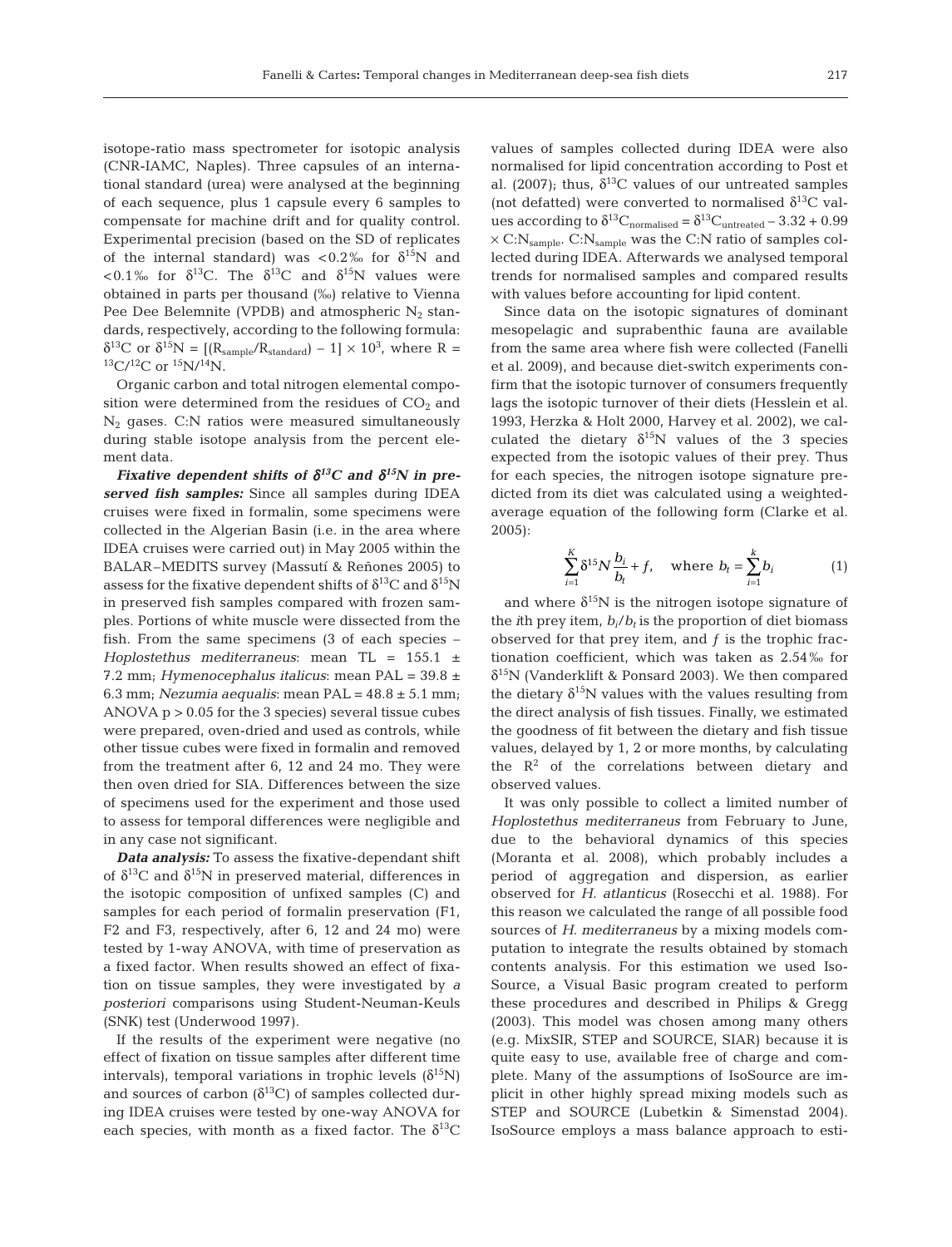mate the range of all possible diet proportions from 0 to 100% for as many as 10 contributing prey sources. The model outputs all isotopic combinations that sum to the isotopic signature of the consumer as viable solutions (Phillips & Gregg 2003). Briefly, the user supplies the isotopic signatures of the sources (the prey) and the mixture (in our case the predator, *H. mediterraneus*), along with the desired source increment (1%) and the mass balance tolerance (0.1‰). Output files include all the feasible source combinations, with histograms and descriptive statistics on the distributions for each source. Isotopic signatures of the sources (prey) include the isotopic values of the dominant species in the diet throughout the whole sampling period (data of prey species used in mixing models are presented in Table 2). Mixing polygons created around the adjusted consumer on a  $\delta^{13}$ C and  $\delta^{15}$ N scatter plot indicate possible source contributions. IsoSource uses the location and distance of sources around the adjusted consumer on a  $\delta^{13}$ C and  $\delta^{15}$ N scatterplot to estimate possible diet contributions (Phillips & Gregg 2003). A 'constrained solution' occurs when the consumer isotopic signature is nearest the line connecting 2 sources. Those 2 sources contribute the greatest to that consumer's diet, which is indicated by a more complete bell-shaped curve of possible solutions. A consumer signature located more toward the middle of the polygon is considered 'diffuse,' where multiple sources contribute comparably to the organism's diet, often indicated by incomplete curves illustrating a more intermittent diet contribution. We expressed the range of possible solutions in histogram form with bell-shaped curves representative of sources contributing the most to the diet of a consumer.

We also considered a 'per-step' trophic fractionation between fish and their prey of 2.54‰ according to Vanderklift & Ponsard (2003). Output files include all the feasible source combinations, with histograms and descriptive statistics on the distributions for each source.

Table 2. *Hoplostethus mediterraneus*. Mean  $\pm$  SD  $\delta^{15}N$  and  $\delta^{13}$ C values of the prey used for the computation of mixing models for *H. mediterraneus*, number of replicates (n) per species/taxon is also given. Amp: Amphipoda; Iso: Isopoda; Mys: Mysidacea; Dec: Decapoda

| Taxon Prey |                      | $\delta^{15}N$ (%) | $\delta^{13}C$ (%) | n              |
|------------|----------------------|--------------------|--------------------|----------------|
| Amp        | Tryphosites longipes | $5.76 \pm 0.84$    | $-20.04 \pm 0.9$   | 20             |
| <b>Iso</b> | Natatolana borealis  | $8.10 \pm 1.18$    | $-19.8 \pm 2.1$    | 16             |
| Mys        | Boreomysis arctica   | $6.33 \pm 0.27$    | $-19.81 \pm 0.7$   | 16             |
| Dec        | Pasiphaea spp.       | $7.45 \pm 0.23$    | $-19.97 \pm 0.13$  | $\overline{4}$ |
| Dec        | Sergestidae          | $5.56 \pm 0.75$    | $-20.36 \pm 0.07$  | 16             |
| Dec.       | Plesionika martia    | $7.35 \pm 0.67$    | $-19.28 \pm 0.87$  | 20             |
| Fish       | Myctophidae          | $7.80 \pm 0.27$    | $-19.03 \pm 0.68$  | 27             |
|            |                      |                    |                    |                |

*Trophic level estimates:* Trophic levels were calculated with  $\delta^{15}N$  data from fish using different species as references: the hyperiid amphipod *Vibilia armata* (mean (±SD)  $\delta^{15}N = 3.36 \pm 0.14\%$ , Fanelli et al. 2009) for *Hoplostethus mediterraneus* and 2 selective surface deposit feeders, the cumaceans *Cyclaspis longicaudata* and *Plathysymphus typicus* (mean  $(\pm SD)$   $\delta^{15}N =$  $2.26 \pm 0.89\%$ , Fanelli et al. 2009), for the 2 macrourid fishes. The rationale behind these choices was that *H. mediterraneus* has strongly pelagic habits and is more linked to the pelagic food web, while macrourids are connected to the detritus-based food web. Thus, deposit feeders are better suited as reference material for macrourids than filter feeders.

The  $\delta^{15}$ N values were converted to trophic levels based on the assumption that there was a fractionation of 2.54‰ per trophic level (Vanderklift & Ponsard 2003) and that primary consumers have a trophic level of 2:

Trophic Level = 
$$
\left(\frac{\delta^{15}N_{\text{Fish}} - \delta^{15}N_{\text{PC}}}{2.54}\right)
$$
 (2)

where  $\delta^{15}N_{Fish}$  is the mean  $\delta^{15}N$  of that species and  $\delta^{15}N_{PC}$  is the mean  $\delta^{15}N$  of primary consumers (filter feeders and deposit feeders). Since different investigators have dissimilar opinions about the 2.54‰ fractionation point, we decided to also calculate the trophic level by using the value of per-step trophic fractionation of 3.25‰, reported by Vanderklift & Ponsard (2003) for carnivorous vertebrates, and compare the trophic levels obtained with the 2 values. We chose the values reported in Vanderklift & Ponsard (2003) because they were generated by a meta-analysis of 134 estimates of fractionation (Δ) from 32 peerreviewed papers including 14 estimates for fish (9 publications).

**Correlation with abiotic and biotic factors.** To check for possible correlations between fullness and the sampling characteristics (depth and month), the environmental variables (salinity and temperature on the bottom and 5 m above the bottom, grain size [mean and mode], chlorophyll *a* [chl *a*] recorded at different time intervals before and simultaneously with sampling) and the biological features of the fish species (TL or PAL, weight and density of the species in the environment), a Spearman's rank correlation was performed for each species separately (see also Fanelli & Cartes 2008). All of the above variables were tested as possible factors that influence feeding (fullness). Spearman's rank correlation is a non-parametric measure that can test the direction and strength of the relationship between 2 variables; thus, when correlations are significant, the sign of the correlation (positive or negative) can give a useful indication of the ecological relationship.

All the statistical analyses were performed with PRIMER 6 and PERMANOVA+ (Clarke & Warwick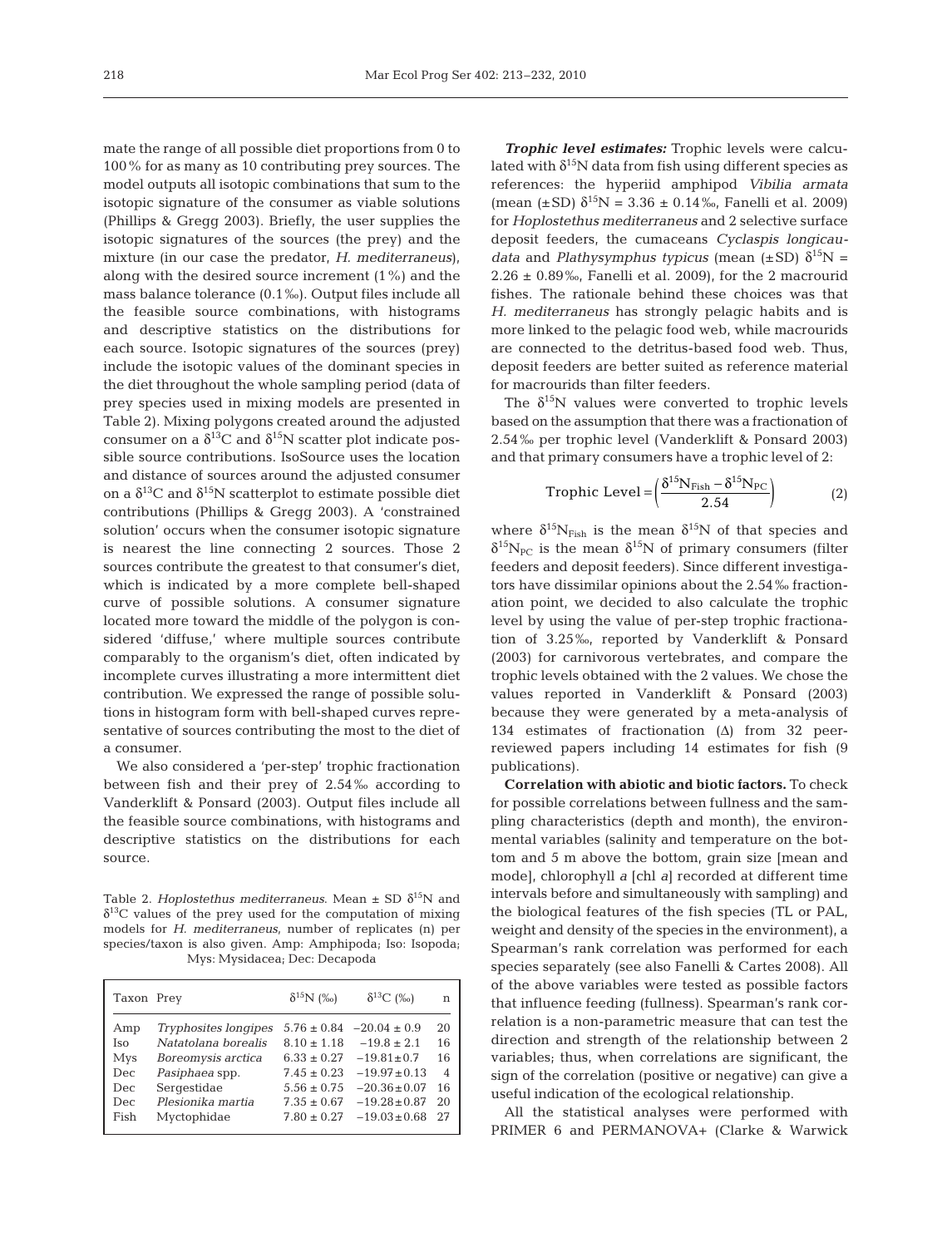1995, Anderson et al. 2008) and STATISTICA 6.0. Mixing models were computed with IsoSource (available at www.epa.gov/wed/pages/models.htm).

# **RESULTS**

#### **Preserved versus frozen samples**

No significant differences (ANOVA, p > 0.05 for all 3 species) were observed in  $\delta^{15}$ N values between controls (frozen) and preserved samples after 6, 12 or 24 mo (Table 3a). The duration of preservation (from 6 to 24 mo) did affect carbon isotopic ratios of muscle in all the analyzed species, but in different ways (Table 3b). In all 3 species,  $\delta^{13}$ C values were depleted with respect to frozen samples after 24 mo. For the macrourids there was a slight enrichment after 6 mo of preservation, while in *Hoplostethus mediterraneus* depletion increased with time of preservation, reaching ca. 2‰ after 24 mo. Depletion after 24 mo was ca. 2‰ in *Hymenocephalus italicus* and 0.8‰ in *Nezumia aequalis*. Thus, temporal variations in  $\delta^{13}$ C must be interpreted with caution because there are fixativedependent shifts. There are previously published studies, when  $\delta^{13}$ C shifts are ca. 2‰ or lower, in which  $\delta^{13}C$  values from formaldehyde-preserved specimens have been used to elucidate food web structure. No significant differences were detected between the C:N ratios of frozen and preserved samples.

# **Overall species analysis**

PCA analysis showed a well-defined segregation among diets of the 3 species (Fig. 1), as expected. The first axis, which explains 34.5% of the total variation, separates the macrourids, *Nezumia aequalis* and *Hymenocephalus italicus*, from *Hoplostethus mediterraneus*. The second axis, explaining 20.3% of the total variation, is probably linked to depth, separating *H.*



Fig. 1. *Hoplostethus mediterraneus*, *Hymenocephalus italicus* and *Nezumia aequalis*. Principal coordinates analysis of stomach contents samples of *H. mediterraneus* (Hmed), *H. italicus* (Hita) and *N. aequalis* (Naeq), based on the Bray-Curtis resemblance matrix of 4th-root transformed weight data; vectors indicate the species that contributed most to similarity with each species and/or to dissimilarity among species, based on SIMPER results. PCO: principal coordinate

Table 3. *Hoplostethus mediterraneus*, *Hymenocephalus italicus* and *Nezumia aequalis*. (a) Mean ±SD δ<sup>15</sup>N and δ<sup>13</sup>C values of control (C) and preserved samples removed from fixative after 6 (F1), 12 (F2) and 24 (F3) mo. (b) ANOVA results for  $\delta^{13}C$  values between C samples and F1, F2 and F3. Results of post hoc Student-Neuman-Keuls tests (SNK) are also reported for each species.  $*$ <sup>\*</sup> $p$  < 0.01, \*\*\* $p$  < 0.001

| (a)<br>Sample                                           | $\delta^{15}N$                                                               | H. mediterraneus<br>$\delta^{13}C$                                             | H. <i>italicus</i><br>$\delta^{15}$ N<br>$\delta^{13}$ C                                                                                                     | N. aequalis<br>$\delta^{15}$ N<br>$\delta^{13}C$                                                                                                                 |
|---------------------------------------------------------|------------------------------------------------------------------------------|--------------------------------------------------------------------------------|--------------------------------------------------------------------------------------------------------------------------------------------------------------|------------------------------------------------------------------------------------------------------------------------------------------------------------------|
| $\mathcal{C}$<br>F1<br>F <sub>2</sub><br>F <sub>3</sub> | $11.29 \pm 0.09$<br>$11.45 \pm 0.05$<br>$10.75 \pm 0.26$<br>$11.45 \pm 0.09$ | $-17.15 \pm 0.05$<br>$-17.21 \pm 0.18$<br>$-17.86 \pm 0.22$<br>$-19.23 + 0.04$ | $9.20 \pm 0.07$<br>$-17.62 \pm 0.31$<br>$9.15 \pm 0.14$<br>$-16.62 \pm 0.26$<br>$8.98 \pm 0.43$<br>$-17.52 \pm 0.11$<br>$-19.54 \pm 0.14$<br>$9.55 \pm 0.26$ | $11.09 \pm 0.58$<br>$-16.98 \pm 0.21$<br>$11.18 \pm 0.21$<br>$-16.20 \pm 0.08$<br>$11.03 \pm 0.98$<br>$-17.13 \pm 0.14$<br>$11.40 \pm 0.33$<br>$-17.86 \pm 0.08$ |
| (b)<br>Source                                           | df                                                                           | H. mediterraneus<br>MS<br>F                                                    | H. <i>italicus</i><br>$\overline{F}$<br>МS                                                                                                                   | N. aequalis<br>МS<br>$\overline{F}$                                                                                                                              |
| $\delta^{13}C$<br>Error<br><b>SNK</b>                   | 3<br>8                                                                       | $17.35***$<br>4.18<br>0.24<br>$F3 < F2 < F1 = C$                               | $8.29**$<br>3.52<br>0.42<br>$F3 < F2 = F1 = C$                                                                                                               | $107.0***$<br>2.08<br>0.02<br>F3 < F2 < C < F1                                                                                                                   |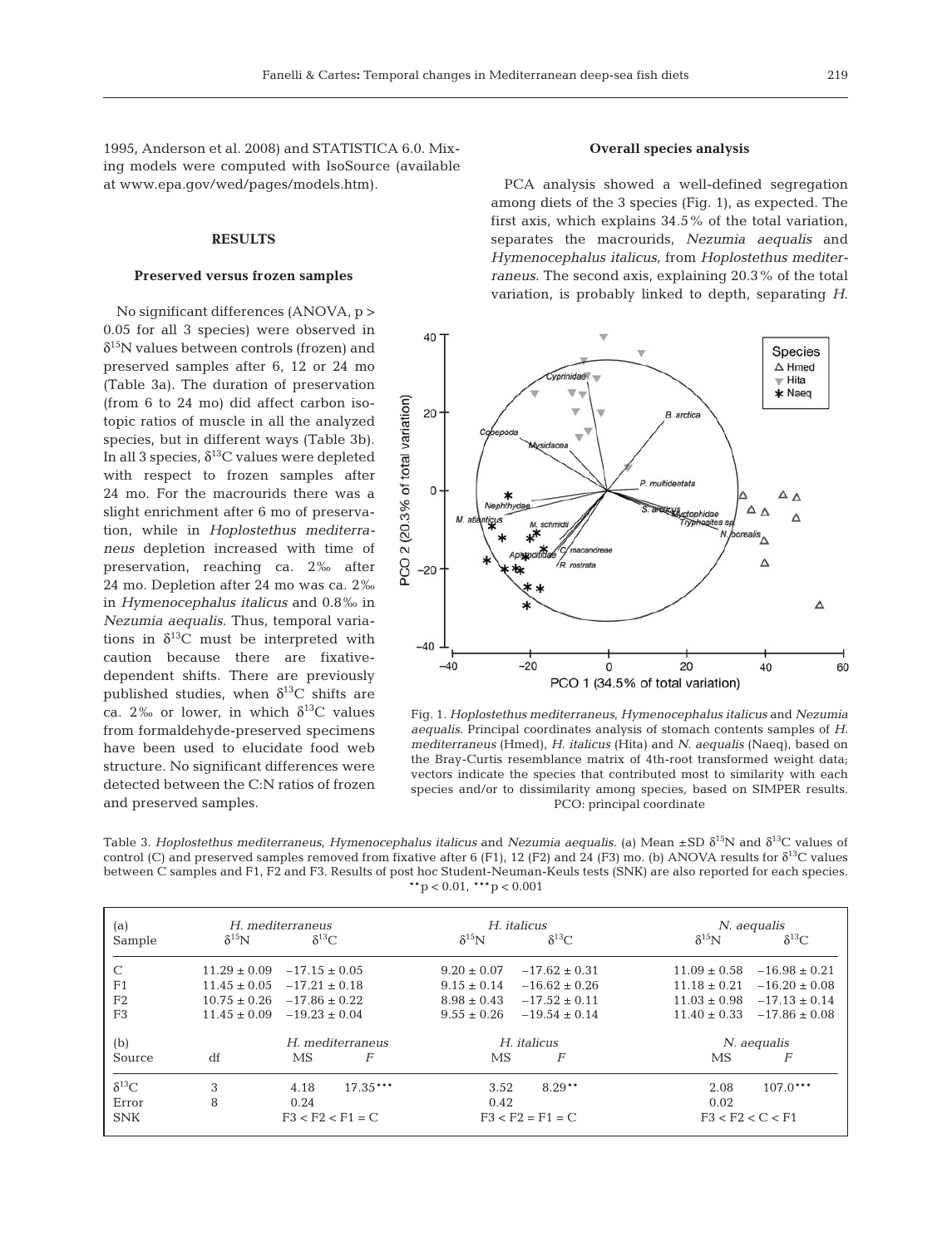*mediterraneus* and *N. aequalis* from *H. italicus*. The former species have their distributional centres of gravity (COG) deeper (normally at 700 m) than *H. italicus*. The ANOSIM routine provided evidence of a significant separation (global  $R = 0.80$ ,  $p < 0.001$ ) among the diets of the 3 species. Differences were greater between *H. mediterraneus* and *N. aequalis* (pairwise comparison,  $R = 0.95$ ,  $p < 0.001$ ), than between the 2 macrourids  $(R = 0.69, p < 0.001)$ . As shown by SIMPER analysis, *Natatolana borealis* was the most typifying species in the *H. mediterraneus* diet (mean percentage contribution = 51.9%), while the diet of *H. italicus* was dominated by mysids (40.9%), copepods (10.4%) and gammarids (8.8%) (See also Fig. 1). Amphipods  $(17.9\%)$ , isopods  $(8.7\%)$  and mysids  $(20.3\%)$  typified the diet of *N. aequalis* (see also Fig. 1). Benthic species such as polychaetes (including Nephthydae, Aphroditidae and some unidentified species) were also important, contributing more than 13% to the diet of *N. aequalis*. There was a gradient in the average dissimilarity among the species, in accordance with their feeding behaviours; dissimilarity was high between *H. mediterraneus* and *N. aequalis* (80.1%), but less between *H. mediterraneus* and *H. italicus* (73.8%) and still less between the 2 macrourids (64.2%).

## **Temporal variations in food sources**

#### *Hoplosthetus mediterraneus*

A total of 244 individuals of *Hoplostethus mediterraneus* were examined; among these 24 (9.8%) were everted and 68 (27.9%) were empty. A total of 152 stomachs were analysed for diet composition and contained 32 identified prey items (Table S1 in the supplement at [www.int-res.com/articles/suppl/m402p213\\_](http://www.int-res.com/articles/suppl/m402p213_app.pdf) [app.pdf\).](http://www.int-res.com/articles/suppl/m402p213_app.pdf) The diet consisted mainly of crustaceans and fish. Isopods (*Natatolana borealis*) were the dominant prey throughout the whole period studied, and ranged in size from 6.3 to 21.1 mm TL. They occurred in large numbers, up to 32 specimens in a single stomach. However, significant variations in their proportions (in term of %IRI) were observed among seasons (Table S1): *N. borealis* was the most abundant prey from August to November (%IRI values ranged from 97.5 to 98.8) and in June (%IRI = 85.5). In February and April, *N. borealis* was replaced by *Tryphosites* spp.  $(\%IRI = 51.2)$ , *Boreomysis arctica*  $(\%IRI = 24)$  and mesopelagic fish (% $IRI = 11$  in April).

The lowest values of diversity *(H')* were found in September and November due to the nearly complete dominance of *Natatolana borealis* in the diet (Table S1). A significant decrease in the mean number of prey ingested (ANOVA,  $F_{5,151} = 3.09$ ,  $p = 0.01$ ) was observed in spring, whereas higher values were found in late summer (August/September). No significant differences were found in mean prey weight or stomach fullness (ANOVA,  $p > 0.05$ ) by month.

PERMANOVA (1 factor: month, with 6 levels) provided evidence for statistical differences in diet as function of month  $(F_{5,151} = 2.19, p < 0.01)$ , and the pairwise comparison located the source of variation between November and February (Table 4a). SIMPER analysis showed that the most typifying species was *Natatolana borealis* throughout the sampling period, its contribution to the similarity between pairs of samples per month ranged between 91.6% in August to 98.9% in November. The species that most contributed to similarity in February and April were *Tryphosites* spp. (43.4% in February and 90.3% in April) and *Boreomysis arctica* (18.9% in February and 9.7% in April). In June, *N. borealis* contributed 84.2%to the diet, with *Tryphosites* spp. and gammarids as secondary typifying species (5.3% and 4.7%, respectively). The highest values of similarity between paired samples were observed from August to November (more than 50%).

# *Hymenocephalus italicus*

A total of 227 *Hymenocephalus italicus* individuals were analysed, among which 14 (6%) had the stomachs everted and 48 (21%) were empty. From 165 stomachs containing food, 52 categories of prey items were identified (Table S2 in the supplement a[t www.](http://www.int-res.com/articles/suppl/m402p213_app.pdf) [int-res.com/articles/suppl/m402p213\\_app.pdf\).](http://www.int-res.com/articles/suppl/m402p213_app.pdf) Mysids dominated the diet of *H. italicus* all through the year, being most abundant in August (%IRI =  $84.7$ ), November and June (both  $\%$ IRI = 77.7) but still the most ingested prey during the other months (%IRI ranged between 57 and 69). Other important prey items were copepods (%IRI = 14.2), isopods (%IRI = 11.1), ostra-

Table 4. *Hoplostethus mediterraneus*, *Hymenocephalus italicus* and *Nezumia aequalis.* PERMANOVA pairwise comparisons based on a Modified Gower resemblance matrix of 4th-root transformed biomass data of stomach contents under 9999 permutations of *H. mediterraneus*, *H. italicus* and *N. aequalis* (75 items). Values are *t*-values. \*p < 0.05; \*\*p < 0.01; ns: not significant

| Groups   | H. mediterraneus | H. italicans | H. aequalis |
|----------|------------------|--------------|-------------|
| Aug, Sep | $1.03$ ns        | $1.09$ ns    | $0.77$ ns   |
| Sep, Nov | $0.56$ ns        | $1.06$ ns    | $0.86$ ns   |
| Nov, Feb | $2.45**$         | $1.57*$      | $0.69$ ns   |
| Feb, Apr | $1.13$ ns        | $0.93$ ns    | $1.76***$   |
| Apr, Jun | $1.34$ ns        | $0.94$ ns    | $1.02$ ns   |
| Jun, Aug | $0.91$ ns        | $1.37*$      | $1.18$ ns   |
| n        | 32               | 52           | 75          |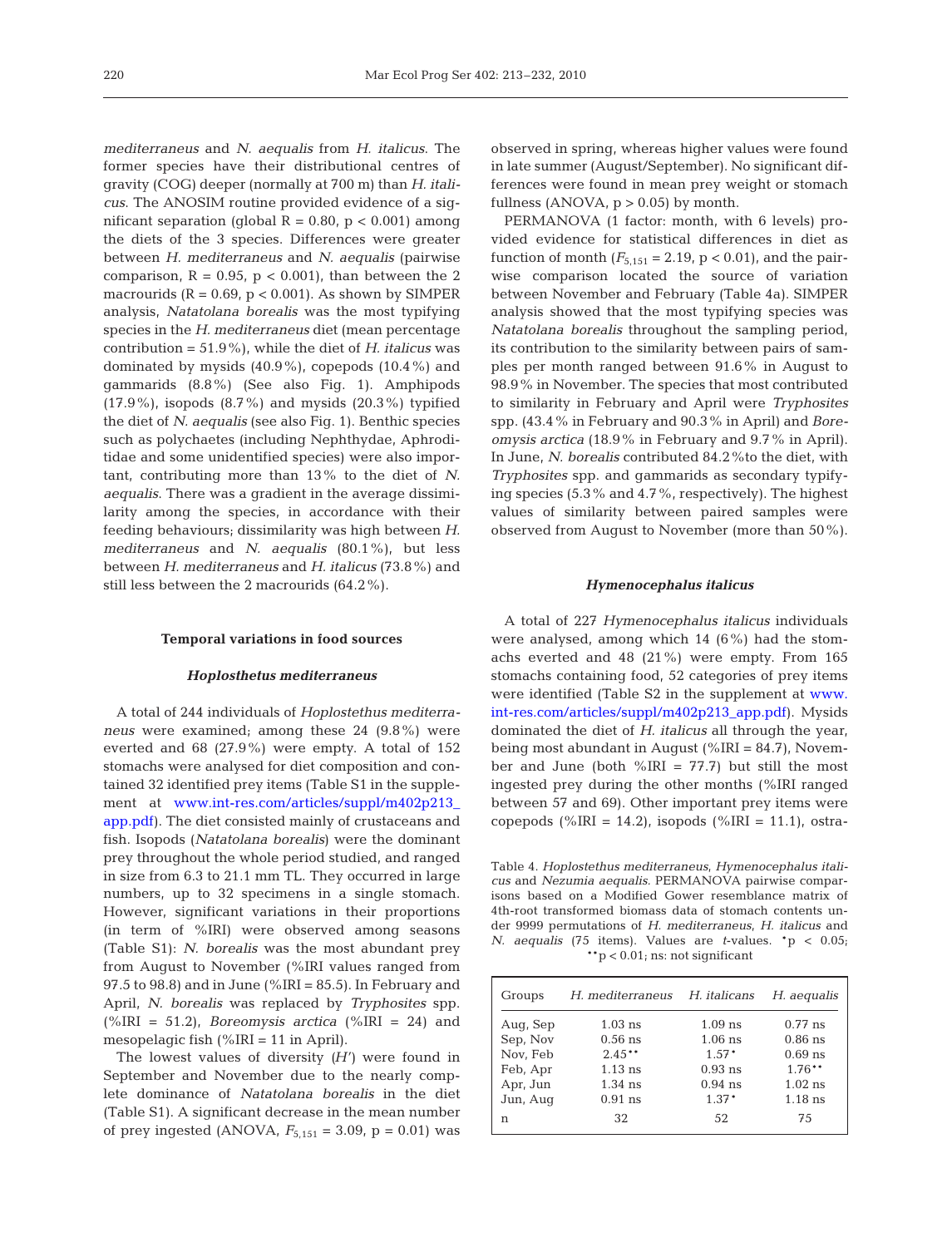cods (%IRI = 9.9) and amphipods (%IRI = 4.9), whereas polychaetes, fish and other crustaceans (e.g. cumaceans and decapods) were ingested only occasionally. At a species level, *Boreomysis arctica*, *Natatolana borealis* and *Munnopsurus atlanticus* were the main prey items in terms of %IRI (Table S2). Trophic diversity values  $(H'$ , 2.42  $\pm$  0.18; see also Table S2) were approximately the same in all sampling periods. Mean prey weight varied significantly among months (Kruskal-Wallis test,  $H = 13.72$ ,  $p = 0.02$ ), being higher in August and February, while number of prey and stomach fullness did not. Two-factor PERMANOVA provided evidence for significant differences among months ( $F_{5,164}$  = 1.53, p < 0.05) and depths ( $F_{9,164}$  = 1.49, p < 0.01). At a temporal scale, major shifts occurred between November and February and between June and August (Table 4b). SIMPER analysis showed that a different contribution of benthopelagic prey to the diet was responsible for these separations (Table 5). In

Table 5. *Hymenocephalus italicus.* Percentage contributions of typifying species/ taxon (cut-off for low contribution at 80%) to within-group similarity for the identified prey in stomach contents of *H. italicus* throughout the sampling period

| Prey species/taxon              | Average<br>abundance | Average<br>similarity | Contribution<br>(% ) | Cumulative<br>(%) |  |  |
|---------------------------------|----------------------|-----------------------|----------------------|-------------------|--|--|
| <b>August</b>                   |                      |                       |                      |                   |  |  |
| Average similarity, 27.19       |                      |                       |                      |                   |  |  |
| Boreomysis arctica              | 1.86                 | 19.48                 | 71.62                | 71.62             |  |  |
| Cyprinidae                      | 0.59                 | 2.58                  | 9.49                 | 81.11             |  |  |
| September                       |                      |                       |                      |                   |  |  |
| Average similarity, 22.76       |                      |                       |                      |                   |  |  |
| Boreomysis arctica              | 1.07                 | 7.35                  | 32.27                | 32.27             |  |  |
| Cyprinidae                      | 1.09                 | 6.32                  | 27.78                | 60.06             |  |  |
| Copepoda                        | 0.79                 | 3.87                  | 17                   | 77.06             |  |  |
| <b>November</b>                 |                      |                       |                      |                   |  |  |
| Average similarity, 22.94       |                      |                       |                      |                   |  |  |
| Cyprinidae                      | 1.46                 | 13.15                 | 57.31                | 57.31             |  |  |
| Boreomysis arctica              | 1.03                 | 5.48                  | 23.88                | 81.2              |  |  |
| <b>February</b>                 |                      |                       |                      |                   |  |  |
| Average similarity, 18.33       |                      |                       |                      |                   |  |  |
| Boreomysis arctica              | 1.41                 | 11.96                 | 65.23                | 65.23             |  |  |
| Andaniexis mimonectes           | 0.52                 | 1.74                  | 9.5                  | 74.73             |  |  |
| Natatolana borealis             | 0.58                 | 1.47                  | 8.02                 | 82.75             |  |  |
| juvenile                        |                      |                       |                      |                   |  |  |
| April                           |                      |                       |                      |                   |  |  |
| Average similarity, 24.89       |                      |                       |                      |                   |  |  |
| Natatolana borealis<br>juvenile | 1.11                 | 7.01                  | 28.17                | 28.17             |  |  |
| Copepoda                        | $\mathbf{1}$         | 5.9                   | 23.7                 | 51.87             |  |  |
| Mysidacea                       | 0.92                 | 4.78                  | 19.2                 | 71.08             |  |  |
| Boreomysis arctica              | 1                    | 4.42                  | 17.74                | 88.82             |  |  |
| <b>June</b>                     |                      |                       |                      |                   |  |  |
| Average similarity, 18.14       |                      |                       |                      |                   |  |  |
| Mysidacea                       | 1.04                 | 6.91                  | 38.1                 | 38.1              |  |  |
| Cyprinidae                      | 0.8                  | 3.98                  | 21.97                | 60.07             |  |  |
| Boreomysis arctica              | 0.73                 | 2.23                  | 12.27                | 72.34             |  |  |
| Copepoda                        | 0.59                 | 2.05                  | 11.3                 | 83.64             |  |  |

November, cyprinids contributed more than 57% to the diet of *H. italicus*, while in February *B. arctica* (65%), *Andaniexis mimonectes* (10%) and *N. borealis* (8%) were the most typifying species. Mysids and cyprinids were the most important prey in June (accounting for more than 60%), while in August *H. italicus* mostly preyed on *B. arctica* (70%).

Depth was also an important factor associated with separation between samples: the contribution of *Boreomysis arctica* to the diet increased from 30.4% at 580 m to 63.1% at 750 m, with a corresponding opposite trend in the consumption of other mysids (18.6% at 580 m, 15.7% at 660 m, and not a typifying taxon at 750 m) and copepods (14.3% at 580 m, 9.8% at 660 m, and not typifying taxon at 750 m).

#### *Nezumia aequalis*

A total of 258 *Nezumia aequalis* individuals were examined; however, 50 (19.8%) stomachs were everted and 23 (9.1%) were empty. A total of 185 stomachs were analyszed for diet composition and 75 prey items were identified (Table S3 in the supplement at [www.int](http://www.int-res.com/articles/suppl/m402p213_app.pdf)[res.com/articles/suppl/m402p213\\_app.](http://www.int-res.com/articles/suppl/m402p213_app.pdf) [pdf\)](http://www.int-res.com/articles/suppl/m402p213_app.pdf). Gammarids were the most abundant prey in the diet of *N. aequalis* in August and September (%IRI = 44.5 and 36.5, respectively), polychaetes were dominant in the diet from September to February (average %IRI = 31.7) and isopods were mainly ingested in April (%IRI =  $40.7$ ). Other crustaceans (e.g. cumaceans, decapods, tanaids and ostracods) were ingested less consistently (Table S3). At the species level, *Munnupsurus atlanticus*, *Boreomysis arctica* and *Maera schmidti* were the main prey items ingested in terms of %IRI (Table S3). Ostracods occurred frequently in stomach contents, but their contribution in terms of weight was low (mean  $\%W = 2$ ); they are probably ingested accidentally. Trophic diversity was higher than in the other species examined  $(H', 3.09 \pm 0.31)$ .

Significant differences in mean weight of prey were found between February and April (post hoc Tukey's N HSD test, p < 0.001). Mean fullness and mean number of prey in stomachs did not differ significantly (ANOVA, p  $> 0.05$ ).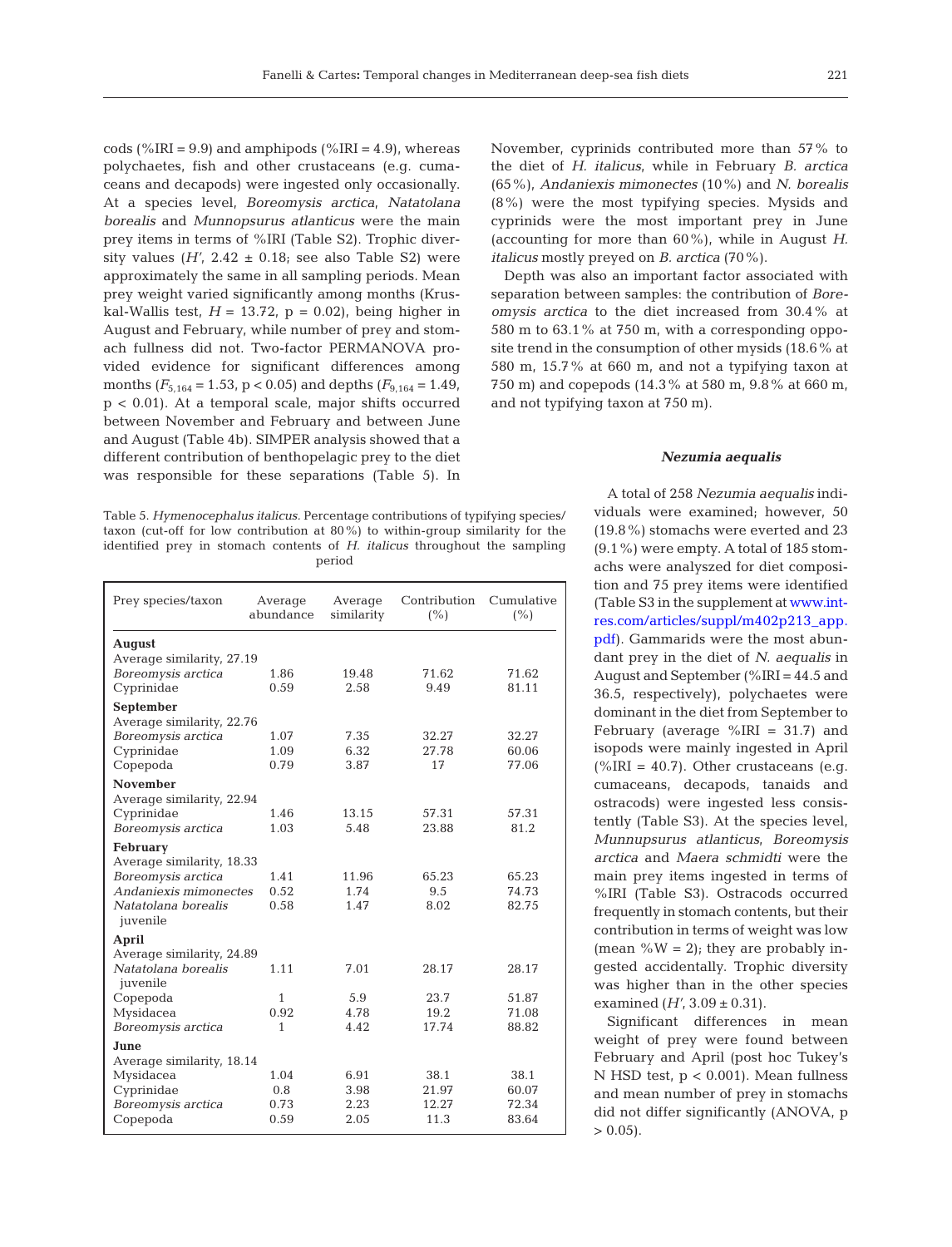PERMANOVA provided evidence for significant differences among samples as a function of month  $(F_{5,184})$  $= 1.35$ ,  $p < 0.05$ ) and depth ( $F_{9,184} = 1.38$ ,  $p < 0.001$ ). The pairwise comparison performed on the factor Month showed 2 periods of dietary change, one between February and April and the other between June and August (Table 4c). Separation was mainly attributed to high consumption on benthopelagic resources (mysids and suprabenthic gammarids) in spring (April), contrasting with increasing predation on polychaetes from August (contribution to diet 23%) to February (41%) when, according to SIMPER analysis, polychaetes mostly typified the *Nezumia aequalis* diet (Table 6).

Depth appeared to be a strong factor separating samples; the major discontinuity in diet occurred between 580 m and 660 to 750 m of depth (PER-MANOVA pairwise comparison, between 580 and 660 m: *t* = 1.43, p < 0.01; between 580 and 750 m: *t* = 1.29, p < 0.05; between 660 and 750 m: *t* = 1.07, p >

| Table 6. Nezumia aequalis. Percentage contributions of typifying species/taxon          |
|-----------------------------------------------------------------------------------------|
| (cut-off for low contribution at $50\%$ ) to within-group similarity for the identified |
| prey in stomach contents of N. aequalis throughout the sampling period                  |

| Prey species/taxon        | Average<br>abundance | Average<br>similarity | Contribution<br>(% ) | Cumulative<br>(%) |  |  |  |
|---------------------------|----------------------|-----------------------|----------------------|-------------------|--|--|--|
| <b>August</b>             |                      |                       |                      |                   |  |  |  |
| Average similarity, 21.00 |                      |                       |                      |                   |  |  |  |
| Gammaridaea ind.          | 0.91                 | 3.33                  | 15.87                | 15.87             |  |  |  |
| Nepthydae                 | 0.92                 | 2.93                  | 13.98                | 29.84             |  |  |  |
| Maera schmidti            | 0.88                 | 2.37                  | 11.31                | 41.15             |  |  |  |
| Ostracoda                 | 0.55                 | 1.42                  | 6.75                 | 47.9              |  |  |  |
| Rhachotropis spp.         | 0.6                  | 1.25                  | 5.97                 | 53.87             |  |  |  |
| Polychaeta ind.           | 0.62                 | 1.24                  | 5.92                 | 59.79             |  |  |  |
| September                 |                      |                       |                      |                   |  |  |  |
| Average similarity, 22.84 |                      |                       |                      |                   |  |  |  |
| Nepthydae                 | 1.46                 | 6.89                  | 30.16                | 30.16             |  |  |  |
| Gammaridaea ind.          | 0.87                 | 3.52                  | 15.4                 | 45.56             |  |  |  |
| Boreomysis arctica        | 0.88                 | 2.77                  | 12.14                | 57.69             |  |  |  |
| November                  |                      |                       |                      |                   |  |  |  |
| Average similarity, 30.69 |                      |                       |                      |                   |  |  |  |
| Munnupsurus atlanticus    | 1.26                 | 7.39                  | 24.09                | 24.09             |  |  |  |
| Nepthydae                 | 1.43                 | 6.99                  | 22.76                | 46.85             |  |  |  |
| Gammaridaea ind.          | 0.88                 | 3.27                  | 10.64                | 57.49             |  |  |  |
| <b>February</b>           |                      |                       |                      |                   |  |  |  |
| Average similarity, 22.45 |                      |                       |                      |                   |  |  |  |
| Eunicidae                 | 1.16                 | 4.39                  | 19.57                | 19.57             |  |  |  |
| Gammaridaea ind.          | 0.99                 | 4.36                  | 19.44                | 39.02             |  |  |  |
| Munnupsurus atlanticus    | 0.79                 | 3.11                  | 13.84                | 52.86             |  |  |  |
| Polychaeta ind.           | 0.66                 | 1.55                  | 6.89                 | 59.74             |  |  |  |
| April                     |                      |                       |                      |                   |  |  |  |
| Average similarity, 29.08 |                      |                       |                      |                   |  |  |  |
| Munnupsurus atlanticus    | 1.49                 | 9.6                   | 33.02                | 33.02             |  |  |  |
| Mysidacea ind.            | 1.26                 | 6.35                  | 21.86                | 54.88             |  |  |  |
| June                      |                      |                       |                      |                   |  |  |  |
| Average similarity, 27.35 |                      |                       |                      |                   |  |  |  |
| Mysidacea ind.            | 1.23                 | 6.9                   | 25.23                | 25.23             |  |  |  |
| Munnupsurus atlanticus    | 1.09                 | 6.18                  | 22.6                 | 47.83             |  |  |  |

0.05). The SIMPER routine showed that at 580 m *Nezumia aequalis* preyed mainly on suprabenthic gammarids (e.g. *Rhachotropis* spp., Stegocephalidae), which contributed more than 24% to similarity, and mysids (22.2%), whilst at 660 and 750 m depths polychaetes were the preferred prey items (38%).

## **Temporal variations in trophic position**

For *Hoplostethus mediterraneus*, the mean (±SD)  $\delta^{15}$ N value was 10.5 ± 0.4‰; however, non-significant  $(ANOVA, F_{5,12} = 0.64, p = 0.68)$  seasonal differences occurred, with the lowest value observed in September and the highest in April (Fig. 2a). The correlation between  $\delta^{13}$ C values of untreated (Fig. 2b) and normalised samples (Fig. 2c) was significant  $(R = 0.86, p = 0.03)$ ; 1way ANOVA showed significant differences for  $\delta^{13}C$ values for normalised samples among months  $(F_{5,12} =$ 

1.12,  $p < 0.05$ ) but not for untreated samples  $(F_{5,11} = 3.06, p = 0.06)$ .

The seasonal trend of dietary  $\delta^{15}N$ values obtained by Eq. (1), based on isotopic composition of ingested prey, fit well with simultaneous values observed from fish tissues (= assimilated food)  $(r = 0.73, p > 0.05;$  see also Fig. 3). Based on Eq. (2) the trophic position of *Hoplostethus mediterraneus* is 4.95.

The results of IsoSource, for the periods when diet was well established based on stomach contents, are shown in Fig. 4a. To easily read the graphs some rules regarding graphical representation provided by Philips & Gregg (2003) should be taken into account: (1) if the mixture is outside the convex polygon bounded by all sources, there is no possible solution to the linear mixing model; (2) mixtures near the periphery of the mixing polygon have well constrained solutions; (3) mixtures near the centre have more diffuse solutions and (4) narrow mixing polygons with small differences between sources have diffuse solutions. In summer the mixing polygon was narrow with the isotopic signature of *Hoplostethus mediterraneus* ('the mixture') falling in the middle (Fig. 4a, Summer). Myctophids (50th to 99th percentile: 31 to 44%), Pasiphaeidae (50th to 99th percentile: 12 to 53%, not shown in the graph) and Pandalidae (50th to 99th percentile: 14 to 60%, not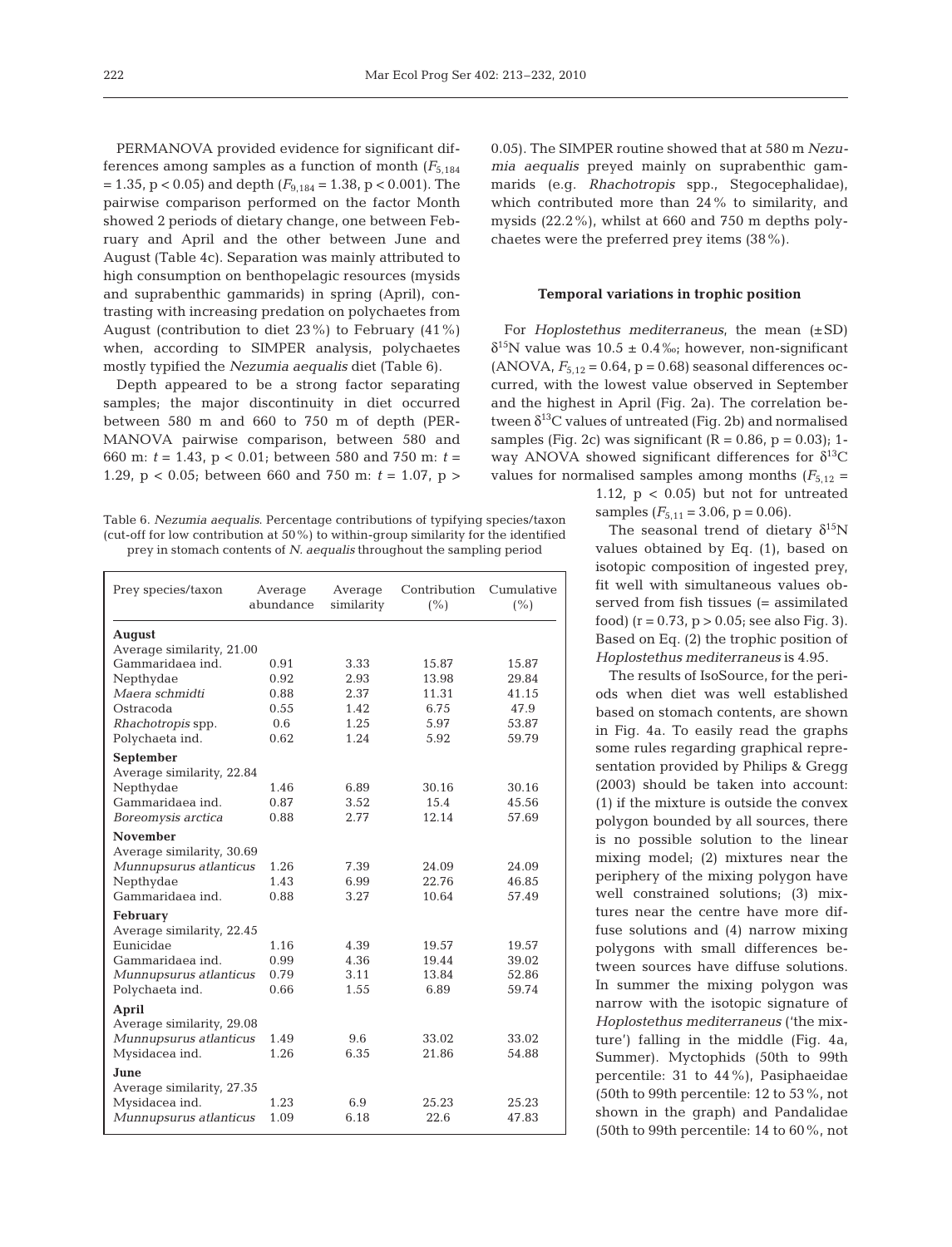

Fig. 2. *Hoplostethus mediterraneus*, *Hymenocephalus italicus* and *Nezumia aequalis*. Temporal variations of (a)  $\delta^{15}N$ , (b)  $δ<sup>13</sup>C$  and (c) normalised  $δ<sup>13</sup>C$  values by month of *H. mediterraneus* (Hmed), *H. italicus* (Hita) and *N. aequalis* (Naeq). Error bars indicate ±SD



Fig. 3. *Hoplostethus mediterraneus*, *Hymenocephalus italicus* and *Nezumia aequalis*. Spearman's r correlations between expected (dietary)  $\delta^{15}N$  values as calculated by Eq. (1) and observed values (Sim) as determined from direct tissue analysis for *H. mediterraneus* (Hmed), *H. italicus* (Hita) and *N. aequalis* (Naeq) and delayed by 1 (1 mo before) and 2 mo (2 mo before)

shown in the graph) seemed to be more abundant prey than the preferred prey, *Natatolana borealis*, as indicated by stomach contents analysis (50th to 99th percentile: 7 to 25%). In autumn the situation was similar (Fig. 4a, Autumn), although the mixing polygon was broad and the mixture fell close to the signatures of myctophids (50th to 99th percentile: 43 to 60%) and *N. borealis* (50th to 99th percentile: 18 to 53%), which represented the bulk of the diet, followed by Pasiphaeidae (50th to 99th percentile: 8 to 33%), in good agreement with the results based on the diet and Eq. (1). The results of IsoSource, for the 2 seasons for which only a few stomachs were available, are shown in Fig. 4b. In winter the mixing polygon was broad with the mixture falling near one end, close to myctophid signatures (Fig. 4b, Winter). Fish appeared to constitute the majority of the diet (50th to 99th percentile: 40 to 63%), with Sergestidae as an important secondary food source (50th to 99th percentile: 17 to 41%), and the other potential food sources making up the remainder of the diet (Fig. 4b). In spring (Fig. 4b, Spring) fish again appeared to be important in the diet (26 to 54%) together with *N. borealis* (4 to 26%), while the other species (*Tryphosites longipes*, *Boreomysis arctica*, *Pasiphaea* spp. and *Plesionika martia*) had somewhat less precise, small to medium, dietary contributions (between 0 and  $15\%$  and 0 and  $45\%$ ; only *T. longipes* was reported in Fig. 4b).

Temporal changes occurred in δ15N values of *Hymenocephalus italicus* (Fig. 2a) with the lowest value observed in September and the highest in April, although the differences were not significant. The correlation between  $\delta^{13}$ C values of untreated and normalised samples was not significant (Spearman's  $r = 0.67$ ,  $p = 0.19$ ); although a more depleted  $\delta^{13}$ C value occurred in February (Fig. 2b),  $\delta^{13}$ C values of untreated samples did not show significant differences by month, but the high variability among values (as showed by the wide confidence limits) may have influenced the test result. The  $\delta^{13}$ C values of normalised samples did differ significantly among months  $(F_{5,12} = 9.43, p < 0.001)$ , with more depleted values evident from February to June compared with those from August to November.

For *Hymenocephalus italicus*, the highest correlation between dietary  $\delta^{15}N$  and tissue values was obtained for tissue values from 1 mo before (Spearman's  $r = 0.62$ ,  $p < 0.05$ ; see also Fig. 3). Overall, the mean  $\delta^{15}N$  value was  $9.34 \pm 0.37\%$ , corresponding to a trophic level of 4.89, based on Eq. (2).

For *Nezumia aequalis*,  $\delta^{15}$ N values showed only slight, non-significant differences, with the lowest value observed in September and the highest in June (Fig. 2a). The correlation between  $\delta^{13}$ C values of untreated and normalised samples was significant (Spearman's r = 0.85, p = 0.03);  $\delta^{13}$ C values of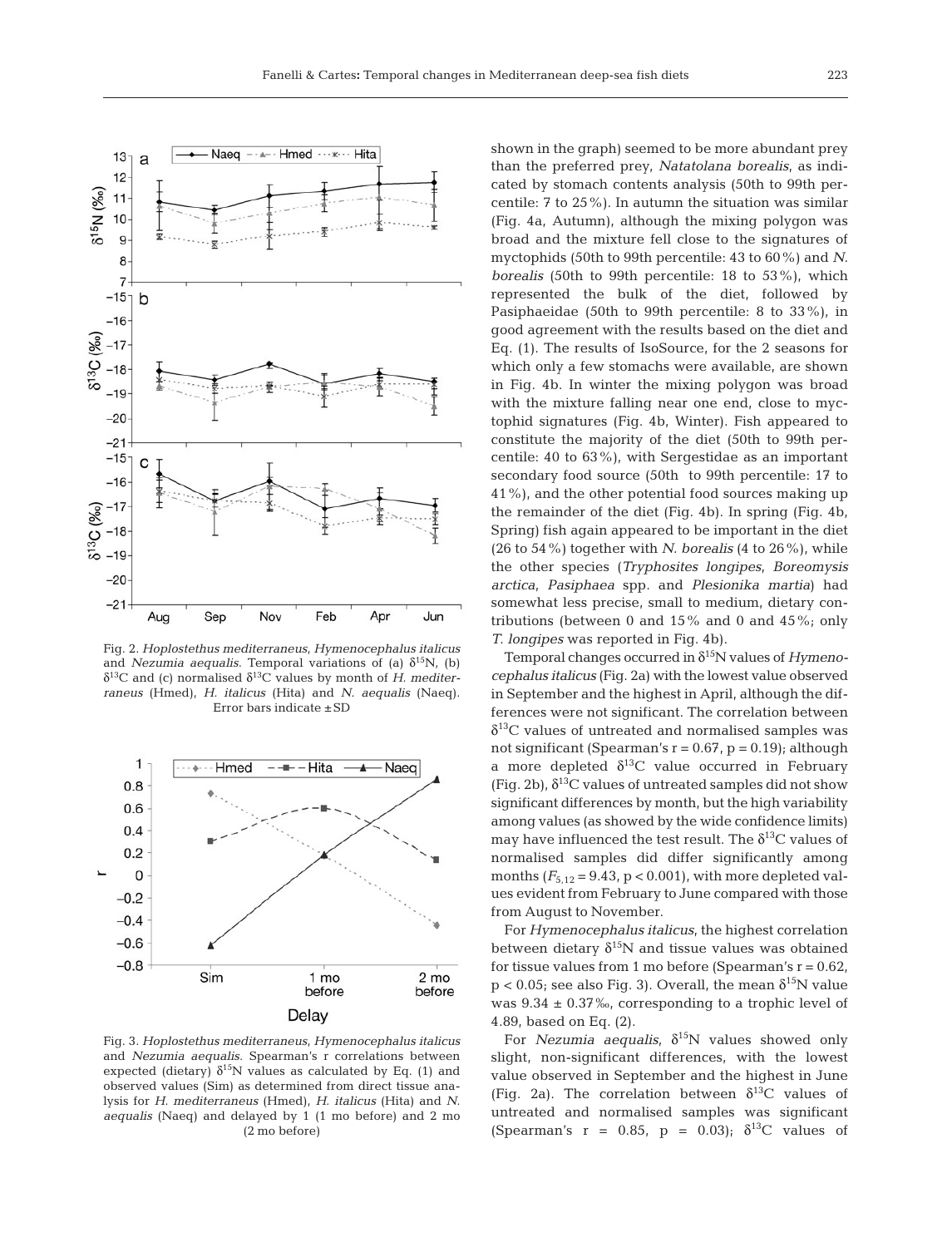

Fig. 4. *Hoplostethus mediterraneus*. Mixing polygon for δ<sup>13</sup>C and δ<sup>15</sup>N signatures of 7 food sources for (a) periods for which diet was well established (summer and autumn) and (b) periods for which diet was not well established (winter and spring, few specimens) for *H. mediterraneus* (after correcting for trophic fractionation). Histograms show the distribution of feasible contributions from the 3 most important sources of *H. mediterraneus* diet (indicated by asterisk [\*]). Values shown in the boxes are 1 to 99 percentile ranges for these distributions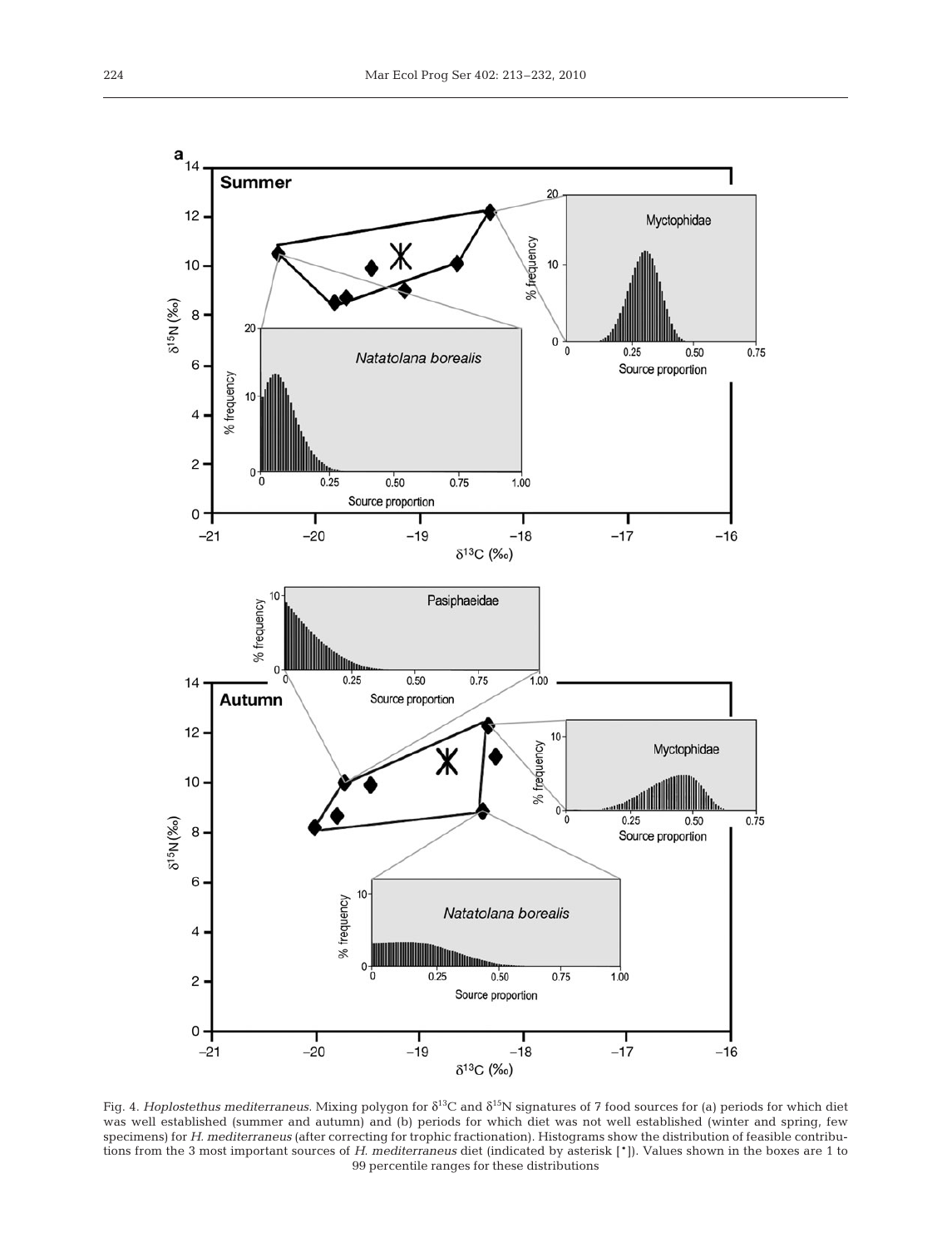

Fig. 4 (continued)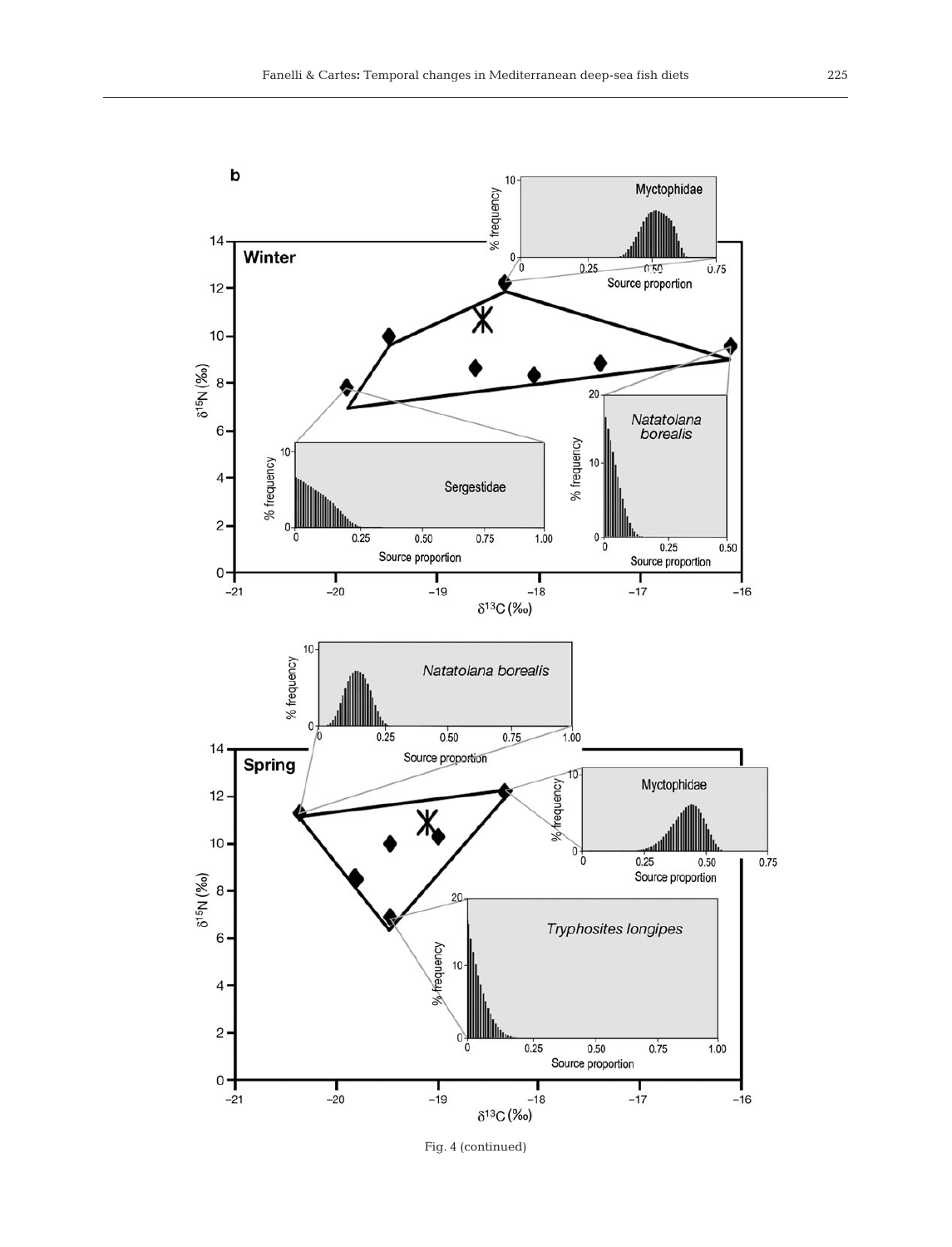untreated samples did not show significant differences by month. As for *Hymenocephalus italicus*, more depleted values, although not significantly, occurred from February to June (Fig. 2b). Significant differences were found among  $\delta^{13}$ C values of normalised samples  $(F_{5,12} = 4.71, p < 0.05)$ , with August being more enriched than the other months.

The highest correlation for *Nezumia aequalis* between dietary and tissue  $\delta^{15}N$  values was obtained when dietary values were correlated with tissue values obtained 2 mo previously (Spearman's  $r = 0.86$ ;  $p < 0.05$ ; see also Fig. 3). Overall the mean  $\delta^{15}N$  value was 11.19‰  $(\pm 0.39)$ , corresponding to a trophic level of 5.64.

The trophic levels calculated by assuming a trophic enrichment of 3.25‰ were 4.31 for *Hoplostethus mediterraneus*, 4.26 for *Hymenocephalus italicus* and 4.85 for *Nezumia aequalis*.

#### **Correlations with biotic and abiotic factors**

Stomach fullness of *Hoplostethus mediterraneus* was significantly correlated with month (Spearman's  $r =$ 0.17,  $p < 0.05$ , total length ( $r = -0.21$ ,  $p < 0.05$ ) and weight ( $r = -0.29$ ,  $p < 0.01$ ) of specimens. Among the explanatory environmental variables, fullness was also correlated with salinity  $(r = -0.88, p = 0.01)$  and the concentration of surface chl *a* recorded 2 mo before sampling  $(r = -0.94, p < 0.001)$ .

Fullness of *Hymenocephalus italicus* was correlated with PAL ( $r = -0.21$ ,  $p < 0.01$ ) and weight ( $r = -0.21$ ,  $p <$ 0.01). Among the environmental variables explored, fullness of *H. italicus* was only correlated with surface chl *a* concentration recorded 3 mo before sampling began (r = 0.94, p < 0.001). Weight and PAL of *Nezumia aequalis* specimens were significantly correlated with fullness  $(r = -0.17, p = 0.01)$ , but fullness was not correlated with any of the environmental variables, although it was negatively correlated with density of specimens (i.e. the total number of specimens collected in each month;  $r = -0.83$ ,  $p = 0.04$ ).

## **DISCUSSION**

#### **Methodological approach**

Our results on the effect of formalin on muscle tissue partially confirmed previous findings. According to published studies (Arrington & Winemiller 2002, Sarakinos et al. 2002, Sweeting et al. 2004 and references cited therein) our results for the 3 species indicated a minimal effect of formalin on  $\delta^{15}N$  values after 24 mo (mean formalin effect,  $0.27 \pm 0.03$  %%). Conversely formalin fixation affected  $\delta^{13}$ C in all 3 species over the period of study and the effect varied among species. In all species there was an increasing depletion with time of preservation (about 2‰ in *Hoplostethus mediterraneus* and *Hymenocephalus italicus* and 1‰ in *Nezumia aequalis*). This suggests a relationship between species behaviour (i.e. increasing depletion with increasingly pelagic diet and habits) and effects of preservative on  $\delta^{13}$ C, which in turn may be related to the lipid content of the species. As observed by Drazen (2007), benthopelagic fishes had significantly larger livers with more lipid, less water and less protein than did benthic fishes; thus, lipid levels may be higher in *H. mediterraneus*, which have strongly pelagic habits, than in macrourids; similarly, lipid levels may be higher in *H. italicus*, a more pelagic feeder, than in *N. aequalis*. Sargent et al. (1983) found similar lipid levels in *Hoplostethus atlanticus* and *H. mediterraneus*, and Phleger & Grigor (1990) demonstrated that in *H. atlanticus* the high lipid content, mainly wax-esters, plays an important role in the buoyancy of the species during its vertical displacements. Our results concur with those of other authors (Hobson et al. 1997, Bosley & Wainright 1999, Arrington & Winemiller 2002), who found samples preserved in formalin to be more negative (i.e. depleted in  $\delta^{13}$ C) with respect to controls.

As observed by several authors, formalin may have affected preserved specimens through 2 different mechanisms. The first is selective loss of material from the specimen during preservation. The second is uptake of the preservative into the tissue. Formalin is a carbon-based chemical with a characteristic  $\delta^{13}C$  signature, which is normally depleted with respect to fish tissues. Formalin hydrolyses protein (Hobson et al. 1997, Gloutney & Hobson 1998, Bosley & Wainright 1999, Arrington & Winemiller 2002); thus, we expected depletion of  $\delta^{13}$ C in formalin-preserved specimens, consistent with loss of hydrolysed proteins. However, differences in protein content as well as in lipid content (Arrington & Winemiller 2002), among our 3 tested fishes, related to their swimming capacity, probably explain the different observed patterns.

Duration of sample preservation and preservative concentration also could affect isotope signatures, and the former appears to have an effect through the first 2 yr of preservation, contrary to other studies (Mullin et al. 1984, Sweeting et al. 2004 and references cited therein), where no effect of preservation duration was found. Although there are several studies on this topic, and almost all point to a clear depletion effect of formalin on  $\delta^{13}C$ , certain differences were highlighted in our study compared with others. In our study, the  $\mathbb{R}^2$  of the observed trends of depletion were 0.48 and 0.66, excluding *Nezumia aequalis*. In brackish-water fish, Arrington & Winemiller (2002) found an  $\mathbb{R}^2$  value of 0.41, and in different marine organisms, including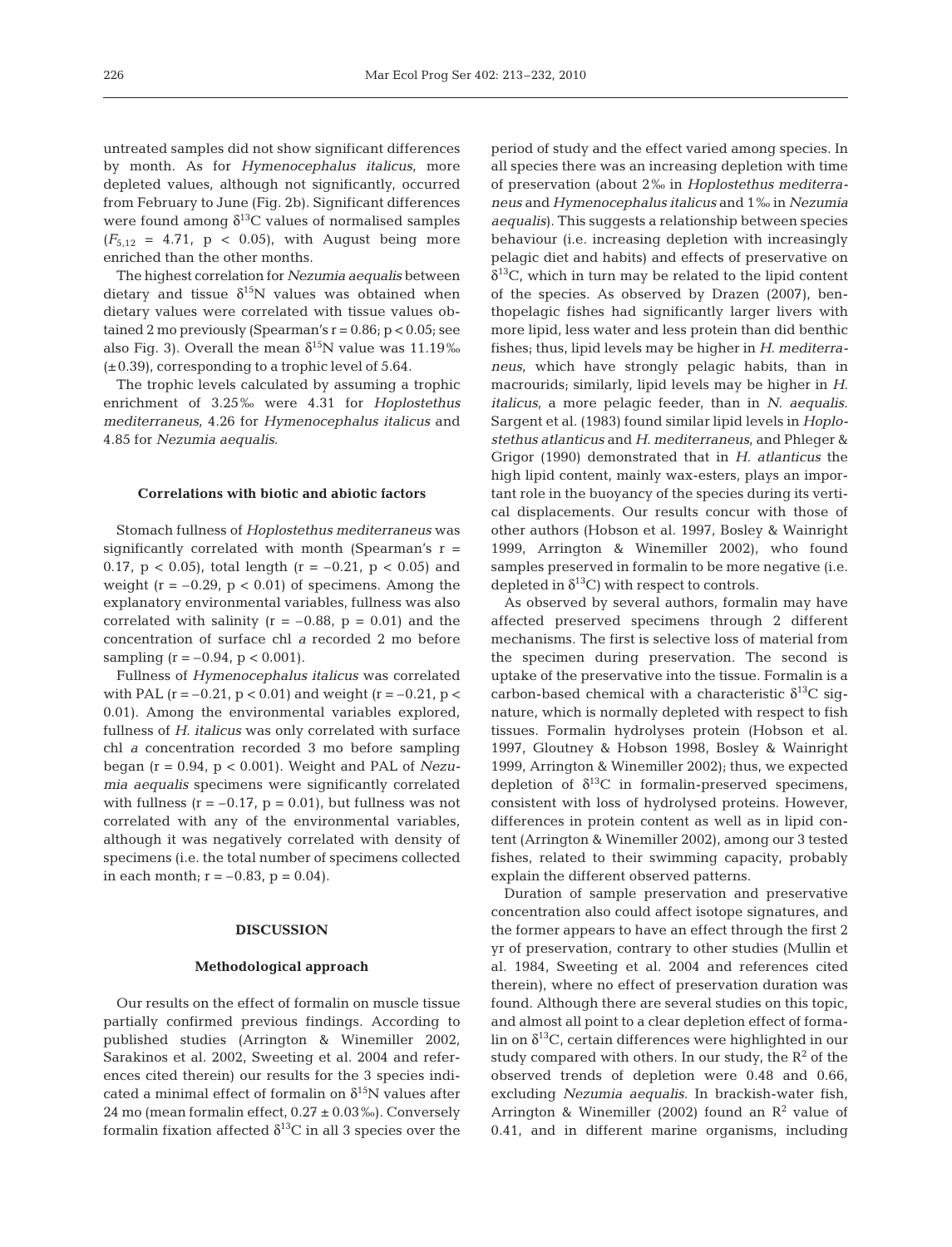kelp, Kaehler & Pakhomov (2001) found an  $R^2$  of 0.19. This suggests that the patterns of variation in  $\delta^{13}C$ depletion are species-specific (Kelly et al. 2006).

With respect to the value of per-step trophic enrichment, 2.54‰ as suggested by Vanderklift & Ponsard (2003) is the most appropriate value to use in this study instead of the widely accepted 3.4‰ (Minagawa & Wada 1984, Post 2002) or 3.25‰ (proposed by Vanderklift & Ponsard 2003 for carnivore vertebrates). In our own data, the per-step trophic enrichment between fish and their diet is <3‰. *Hoplostethus mediterraneus* has a  $\delta^{15}N$  value of 10.9‰, while its preferred prey in this study (the isopod *Natatolana borealis*) has a  $\delta^{15}N$  of 8.10‰; *Nezumia aequalis* has a  $\delta^{15}$ N value of 11.5‰, while among its preferred prey the amphipods of the genus *Rhachotropis* have a mean  $\delta^{15}$ N value of 9.13‰ (data published in Fanelli et al. 2009). In both cases it is evident that the per-step trophic enrichment is lower than 3.25‰ and also lowern than 2.54‰ in some cases.

#### **Diet and temporal variations**

*Hoplostethus mediterraneus* actively foraged on natatory benthopelagic prey, which must be captured in the benthic boundary layer (Angel 1990). The isopod *Natatolana borealis* was the dominant prey ingested by *H. mediterraneus* on the Algerian Basin slope. This feeding behaviour seemed to be characteristic of the Algerian Basin and may be related to a particular abundance of *N. borealis* in the area (Cartes et al. 2008). Indeed, in other studies, mesopelagic, migrating prey (e.g. natantian decapods mainly belonging to Sergestidae and myctophid fish [Marshall & Merrett 1977, Du Buit 1978, Merrett & Marshall 1980, Madurell & Cartes 2005] and euphausiids [Pais 2002]) dominated the diet. Accordingly, mixing models indicated high consumption by *H. mediterraneus* on myctophids in winter and spring, when a limited number of *H. mediterraneus* were caught.

The overall seasonal changes observed in the relative importance of prey species appear to be related to fluctuations in available prey in the environment and/or to different energy requirements, as has been suggested in several studies of deep-sea fish (e.g. Gordon 1979, Blaber & Bulman 1987, Madurell & Cartes 2005, Cartes et al. 2009). Although limited to small specimens (5 to 6 mm, rarely 10 mm), our data on suprabenthos and mesozooplankton resources in the area (Cartes et al. 2008, authors' unpubl. data) indicate availability of large isopods throughout the year, even in February and April when they were consumed less, which is consistent with Kaim-Malka's (1997) data from an adjacent area of the Mediterranean slope.

Accordingly, mixing models carried out on stable isotope data for the main potential food sources indicated *Natatolana borealis* as one of the major food sources in summer and autumn, while mesopelagic fish (e.g. mycthophids) were consumed more in February and April, although these fish seemed to be important prey items throughout the year. Despite the occurrence of mysids (*Boreomysis arctica*), amphipods (*Tryphosites longipes*) and natantian decapods (e.g. Sergestidae, *Plesionika martia* and Pasiphaeidae) in stomach contents, mixing models confirmed they are accessory prey in the diet of *Hoplostethus mediterraneus* in the Algerian Basin. The shift from almost exclusive consumption of *N. borealis* to predation on mesopelagic fish may be attributed to increased energy requirements before reproduction (see below), since myctophids have a high energetic value (Blaber & Bulman 1987). *H. mediterraneus* reaches a reproductive peak in May to September (D'Onghia et al. 1998). This selective shift was confirmed by the large availability of *N. borealis*, which was recorded as abundant throughout the year, and also in February when it was consumed less (Cartes et al. 2008). *H. mediterraneus* may be defined as a specialist feeder.

The 2 macrourids inhabiting mid-bathyal depths in the Algerian Basin, *Hymenocephalus italicus* and *Nezumia aequalis*, showed diverse diets that were composed mainly of suprabenthic prey (i.e. amphipods, copepods, ostracods, isopods and cumaceans) and infauna (i.e. polychaetes and tanaids). Macrourid fishes are characteristically described as generalist feeders, with widely diversified diets (Pearcy & Ambler 1974, Macpherson 1979, Mauchline & Gordon 1984). This probably constitutes an adaptive advantage in the deep-water, low productivity environments inhabited by macrourids (Pearcy & Ambler 1974). Previous studies (McLellan 1977, Geistdoerfer 1978, Macpherson 1979) attributed the more benthic behaviour of *Nezumia* sp. compared with *H. italicus* to differences in mouth morphology (inferior in the former, apical in the latter), and we found in this study that *N. aequalis* preyed more on infaunal organisms (e.g. the tanaid *Apseudes spinosus*, polychaetes, and the amphipod *Maera schmidti*) than did *H. italicus*. Competition may also be reduced by the offset timing of peak abundance depths of the 2 species; *H. italicus* was more abundant at 550 m (mean  $\pm$  SD, 1294  $\pm$  655 ind. km<sup>-2</sup>) than at 750 m (134  $\pm$  88 ind. km<sup>-2</sup>), while *N. aequalis* centred around 750 m (916  $\pm$  253 ind. km<sup>-2</sup>, Moranta et al. 2008).

Seasonality in feeding behaviour was correlated to the pelagic or benthic habits of the species. According to previous findings (Haedrich & Henderson 1974, Mauchline & Gordon 1984, Drazen et al. 2001) strong seasonal changes in the diet are due to larger seasonal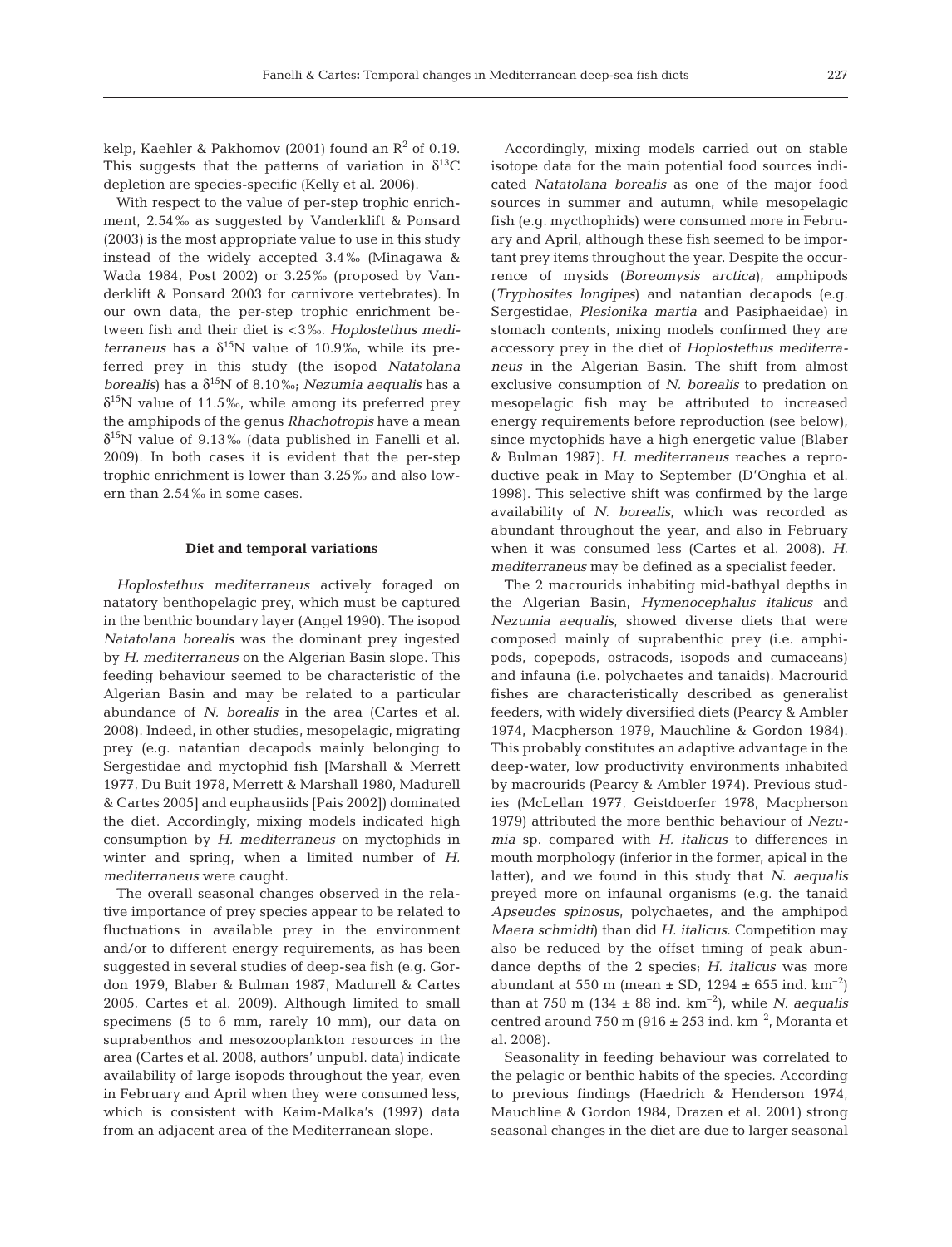fluctuations in pelagic prey compared with benthic prey. Thus, the diet of *Hymenocephalus italicus* that fed on suprabenthic/pelagic resources showed a stronger seasonal trend than *Nezumia aequalis* that preyed mainly upon infauna. Infauna is less variable than suprabenthos (BIOMARE project unpubl. data). Changes in diet could be related, apart from seasonal variation in resource availability, to different energetic requirements for reproduction. In the Mediterranean Sea, *N. aequalis* spawns throughout the year (January to February, April to May and October; Carrassón & Matallanas 1998, Massutí et al. 1995), which could explain the low variation in its dietary composition compared with that of *H. italicus*. In contrast, although mature individuals of *H. italicus* were found throughout the year, ripe females were more abundant in spring and summer (Massutí et al. 1995). Changes in *H. italicus* mainly occurred between November and February, related to a pre-spawning period with different energetic requirements. From February to April, *H. italicus* fed on the more energetic isopods *Munnupsurus atlanticus* and *Natatolana borealis*, instead of on mysids, which are low in caloric content (see Cartes et al. 2008). In any case, seasonality was stronger in *Hoplostethus mediterraneus* than in the 2 macrourids, probably due to its stronger benthopelagic habits and to its more restricted reproductive period.

The relatively high trophic position of *Nezumia aequalis* (see next paragraph and also Polunin et al. 2001, who found a  $\delta^{15}N$  of 14.18% for this species offshore from Ibiza) is probably due to the high consumption by *N. aequalis* of carnivorous polychaetes (Eunicidae, Aphroditidae, Nepthydae), as suggested by Badalamenti et al. (2002) as an explanation for the high trophic level determined for red mullet *Mullus barbatus*.

In general, trophic levels calculated by Eq. (2) were higher than those reported in Stergiou & Karpouzi (2002) based on the TrophLab estimation from the stomach contents analysis reported in literature for the same species. Differences were ca*.* 1 trophic level for *Hoplostethus mediterraneus* and *Hymenocephalus italicus* and up to 1.5 trophic levels for *Nezumia aequalis*. This may be attributable to the fact that TrophLab does not take into account the high complexity and lengthening of benthic food webs, assigning a high trophic level to prey fish while underestimating benthic carnivores such as polychaetes or suprabenthic amphipods (Fanelli et al. in press).

#### **Temporal variations in trophic levels**

Despite the different feeding behaviour displayed by these 3 deep-sea fishes, a general increase in  $\delta^{15}N$  values was observed from September to April. For all 3 species, reproduction occurred throughout the year, but the highest percentages of mature individuals were observed in April for the 2 macrourids and in February for *Hoplostethus mediterraneus* (Massutí et al. 1995, D'Onghia et al. 1998, 1999). An analysis of caloric content of prey in stomachs (Madurell & Cartes 2005, 2006, Cartes et al. 2008) suggested a peak in energy requirements just before the main reproductive period, as also shown for some decapod crustaceans in the area (Fanelli & Cartes 2008, Cartes et al. 2008). The increase in  $\delta^{15}$ N values in February to April could be correlated to predation on more energetic prey before the spawning period, which also corresponded to consumption of prey at higher trophic levels (e.g. decapods and fish in *H. mediterraneus* and isopods in *Hymenocephalus italicus*). The peak reproductive period is also accompanied by changes in metabolism and increased lipid levels in pre-spawning individuals. Apparently, variations in isotopic composition were not correlated with dietary changes (i.e. did not correspond to prey found in stomachs). However, the expected (dietary)  $\delta^{15}N$  values were strongly correlated with values obtained from tissues collected after a delay of 1 to 2 mo.

Isotopic turnover rate can be divided into growth and metabolic tissue replacement components (Hesslein et al. 1993, MacAvoy et al. 2001, Maruyama et al. 2001). Maruyama et al. (2001) showed that the contribution of metabolic turnover is important, and hypothesised that the relative contribution of metabolic turnover might be higher in slow-growing than in fast-growing fish. Assuming similar growth, since the study was performed with adult specimens of approximately the same size all year round, the contribution of metabolism (and diet) accounted for most of the nitrogen isotopic change in our study. The turnover time of deep-sea fish that normally live at a temperature of  $~13^{\circ}$ C could be as long as that in some freshwater fishes, e.g., lacustrine *Oncorhynchus nerka*, in which it was estimated to be ca. 40 d (80% turnover rate, Sakano et al. 2005). Tissue turnover depends on the metabolism of each species, and it is expected that there will be higher metabolism (and assimilation of  $\delta^{15}$ N) among plankton feeders than in benthos feeders (Koslow 1996). Hence, the synchrony between dietary and tissue δ15N values found in *Hoplostethus mediterraneu*s, and the progressive delay found in more benthic, probably slower growing macrourids, with the highest delay evident in the most benthic species, *Nezumia aequalis*.

Changes in δ13C were stronger in *Hoplostethus mediterraneu*s than in the 2 macrourids. In accordance with high fluctuations in planktonic prey availability,  $13C$  signatures changed more markedly over the year in *H. mediterraneus* than in the macrourids. A similar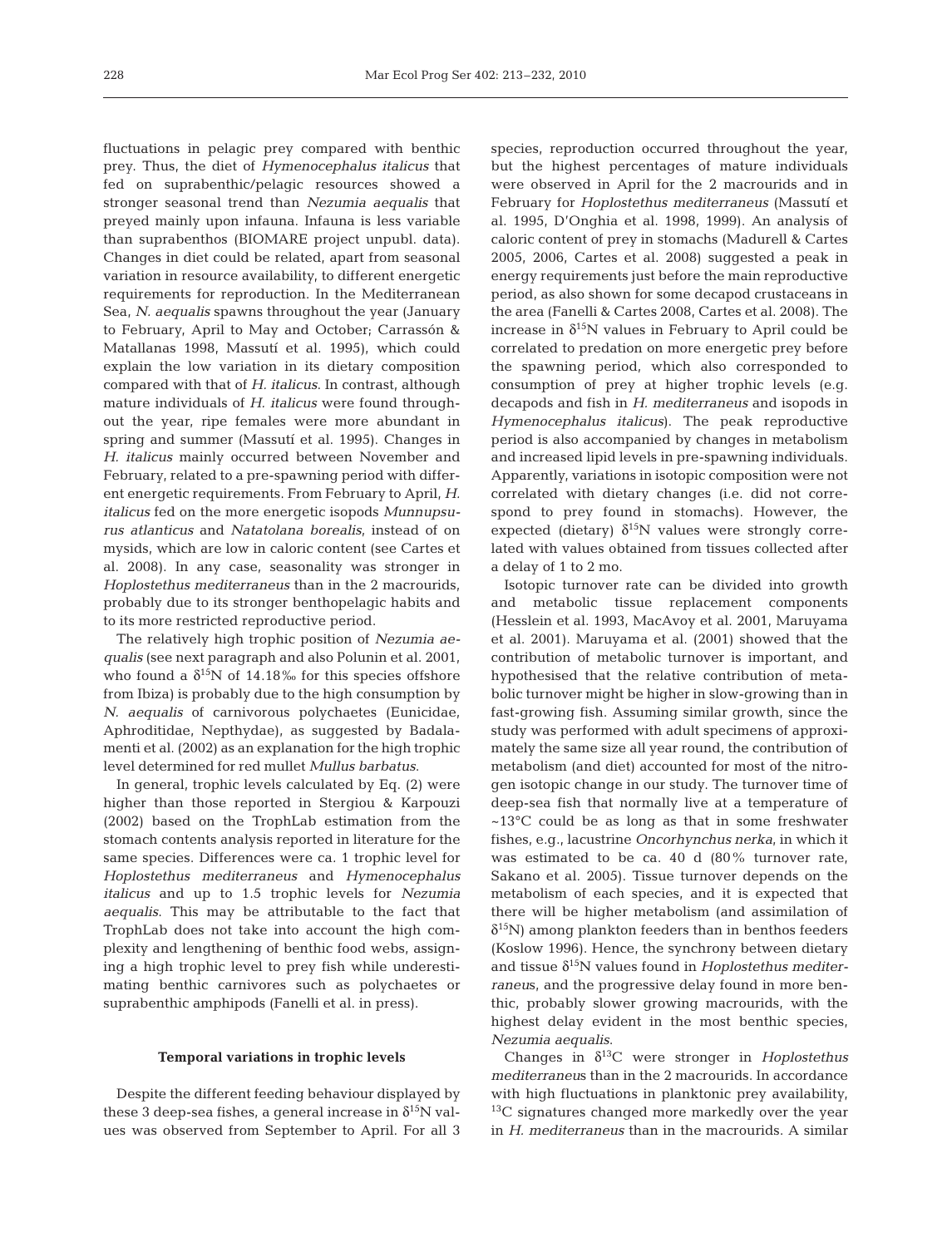trend was observed for the more pelagic *Plesionika martia* compared with the more benthic *P. heterocarpus* (Fanelli & Cartes 2008), suggesting a general response for the entire deep-water community.

#### **Influence of biological and environmental variables**

In the 3 species, stomach fullness was negatively correlated with body length of the fish (and weight in the case of *Hoplostethus mediterraneus*), which implies that small fish eat relatively more than large fish, probably because of their higher metabolism and energy requirements for growth (Koslow 1996). Only in *H. mediterraneus* was fullness positively correlated to month, which corresponds with the stronger seasonality apparent in its diet and its more pelagic behaviour compared with the 2 macrourid species. The overall seasonal changes observed in the relative importance of preferred prey seem to be related not only to fluctuations in available prey in the environment, as has been suggested in several studies of deep-sea fish (e.g. Gordon 1979, Blaber & Bulman 1987), but with changes in prey selection (e.g. more energy-rich prey consumed before reproduction). A similar trend was found in deep-sea pandalids (Fanelli & Cartes 2008), e.g. an increasing influence of seasonality in the pelagic feeder *Plesionika martia* compared with the more benthic *P. heterocarpus*, and in juvenile *Merluccius merluccius* compared with adults (Cartes et al. 2009). Again, for the fish we analysed, fullness was correlated to surface primary production recorded during the previous 2 and 3 mo in *H. mediterraneus* and *Hymenocephalus italicus*, respectively, whilst such relationships were not found for *Nezumia aqualis*. Therefore, *H. mediterraneus* and *H. italicus*, which are more linked to planktonic prey, and in turn to primary production, were more closely coupled with blooms of primary production than was *N. aequalis*, a strictly benthophagous fish, which probably relates to aspects of their life histories (e.g. recruitment, swarming to spawn). The delay observed between high values of fullness and primary production on the surface may indicate that these deep-sea fishes, at least the benthopelagic species, were mainly linked to the seasonal arrival of particulate organic matter (POM) at the seabed from the surface around the Balearic Islands.

In contrast to the Catalonian slope (Cartes et al. 2009) where strong cascade fluxes occur and are channelled through submarine canyons, the Algerian Basin south of the Balearic Islands is an insular area with little influence from advective inputs (Cartes et al. 2008). Thus, POM arriving at the seabed is mainly of marine origin and vertically transported as phytodetritus from the surface (Fanelli et al. 2009). In the pelagic domain, a delay between peaks of phytoplankton blooms and krill was suggested by different investigators in the North Sea (Noji 1991, Dam et al. 1993) and has also been observed in the bathyal domain of the Algerian Basin (Cartes et al. 2008, Fanelli & Cartes 2008). Fullness in *Hoplostethus mediterraneus* was also correlated with an increase in salinity, which could imply a relationship between this species and changes in water masses, i.e. it seems that the presence of this species in the Algerian Basin was mainly linked to Levantine intermediate waters. Consistently, *H. mediterraneus* abundance decreases dramatically from February to June. During August and September 2003, an anticyclonic gyre was present in the Gulf of Valencia, which produced a branch of the Balearic Current flowing inside the Mallorca Channel, with distinct winter intermediate water and Levantine intermediate water values (Lopez-Jurado et al. 2008). Correlations with salinity close to the seabed suggest a link between food consumption of *H. mediterraneus* (increment from August to November) and changes in water masses.

In conclusion, deep-sea fishes around the Balearic Islands are subjected to intra-annual variability in environmental conditions of both a trophic (primary production) and an oceanographic (water masses) nature. In addition, this environmental variability seems to have a higher and more rapid influence in species belonging to low trophic levels that consume pelagic prey species than among benthos feeders situated at the top of deep-sea trophic webs.

*Acknowledgements*. We greatly appreciate the help of all participants in the IDEA cruises, of the crews of the FV 'Moralti Nou' and the RV 'Fco. De Paula Navarro'. We warmly thank our colleagues J. Moranta, E. Massutí and B. Pomar for their assistance on board. We especially acknowledge the assistance of Drs. P. Rumolo and M. Sprovieri (CNR-IAMC of Naples) in the stable isotope analyses and Dr. D. L. Phillips for the helpful suggestions in the use of IsoSource. We also acknowledge 3 anonymous referees who greatly improved the original version of the manuscript.

## LITERATURE CITED

- Anderson MJ, Gorley RN, Clarke KR (2008) PERMANOVA+ for PRIMER: guide to software and statistical methods. PRIMER-E, Plymouth
- ▶ Angel MV (1990) Life in the benthic boundary layer: connections to the mid-water and sea floor. Philos Trans R Soc Lond 331:15–28
- ▶ Arrington AD, Winemiller KO (2002) Preservation effects on stable isotope analysis of fish muscle. Trans Am Fish Soc 131:337–342
- ▶ Atkinson A (1995) Omnivory and feeding selectivity in five copepod species during spring in the Bellingshausen Sea, Antarctica. ICES J Mar Sci 52:385–396
- ► Badalamenti F, D'Anna G, Pinnegar J, Polunin N (2002) Sizerelated trophodynamic changes in three target fish species recovering from intensive trawling. Mar Biol 141: 561–570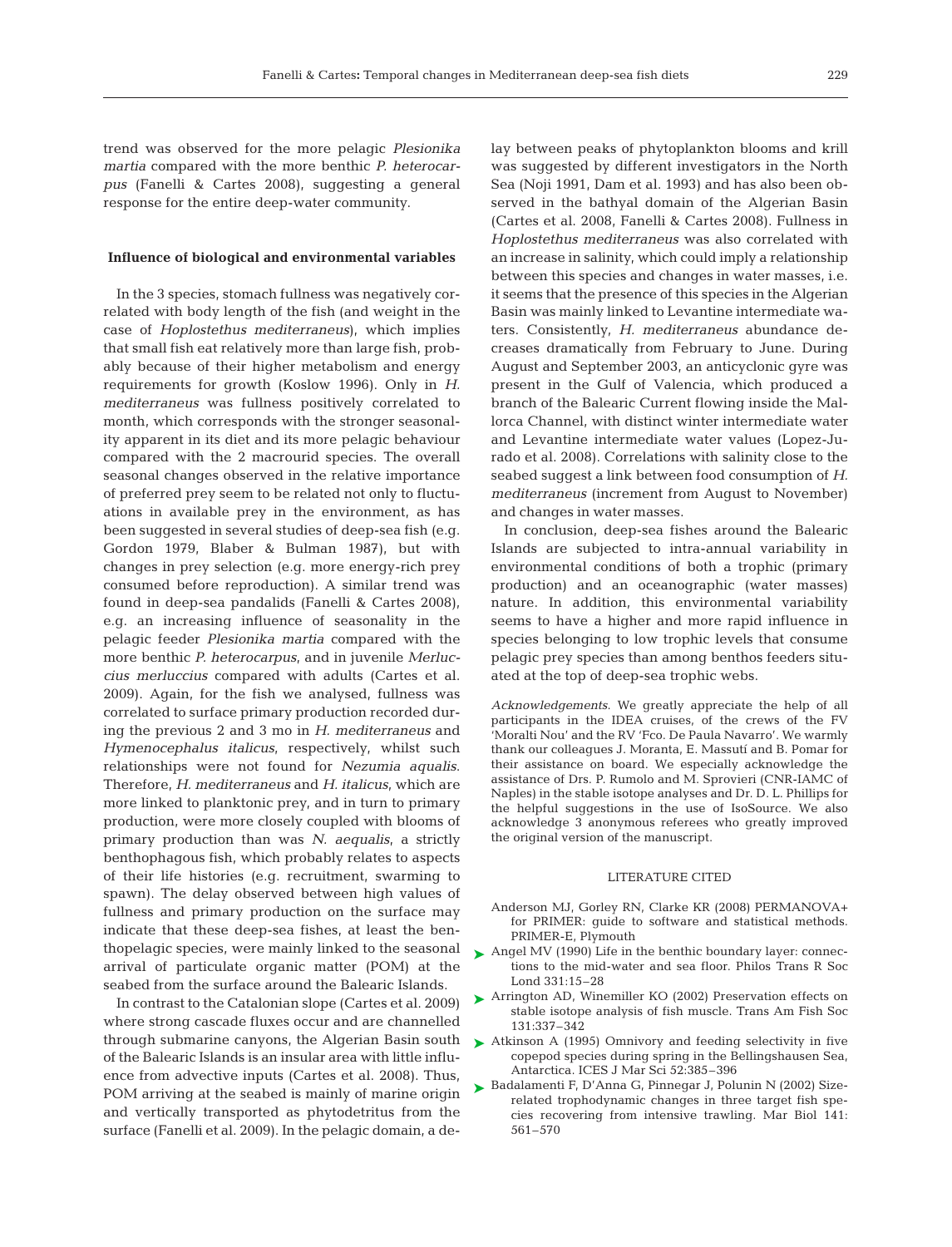- ► Billett DSM, Lampitt RS, Rice AL, Mantoura RFC (1983) Seasonal sedimentation of phytoplankton to the deep-sea benthos. Nature 302:520–522
- ► Blaber SJM, Bulman CM (1987) Diets of fishes of the upper continental slope of eastern Tasmania: content, calorific values, dietary overlap and trophic relationships. Mar Biol 95:345–356
- ► Bosley KL, Wainright SC (1999) Effects of preservatives and acidification on the stable isotope ratios ( $^{15}N:^{14}N$ ,  $^{13}C:^{12}C$ ) of two species of marine animals. Can J Fish Aquat Sci 56: 2181–2185
	- Carpine C (1970). Ecologie de l'étage bathyal dans la Méditerranée occidentale. Mem Inst Oceanogr Monaco 2: 1–146
- ► Carrassón M, Cartes JE (2002) Trophic relationships in a Mediterranean deep-sea fish community: partition of food resources, dietary overlap and connections within the benthic boundary layer. Mar Ecol Prog Ser 241:  $41 - 55$
- Carrassón M, Matallanas J (1998) Feeding habits of *Ale-*➤ *pocephalus rostratus* (Pisces: Alepocephalidae) in the western Mediterranean Sea. J Mar Biol Assoc UK 78: 1295–1306
- ► Carrassón M, Matallanas J (2002) Diets of deep-sea macrourid fishes in the western Mediterranean. Mar Ecol Prog Ser 234:215–228
- Carrassón M, Stefanescu C, Cartes JE (1992) Diets and bathy-➤ metric distributions of two bathyal sharks of the Catalan deep sea (western Mediterranean). Mar Ecol Prog Ser 82:  $21 - 30$ 
	- Cartes JE (1994) Influence of depth and season on the diet of the deep-water aristeid *Aristeus antennatus* along the continental slope (between 400 to 2300 m) in the Catalan Sea (western Mediterranean). Mar Biol 120:639–648
- ► Cartes JE (1998) Dynamics of the bathyal benthic boundary layer in the northwestern Mediterranean: depth and temporal variations in macrofaunal–megafaunal communities and their possible connections within deep-sea trophic webs. Prog Oceanogr 41:111–139
- ► Cartes J, Grémare A, Maynou F, Villora-Moreno S, Dinet A (2002) Bathymetric changes in the distribution of particulate organic matter and associated fauna along a deep-sea transect down the Catalan sea slope (Northwestern Mediterranean). Prog Oceanogr 53:29–56
- ► Cartes JE, Papiol V, Guijarro B (2008) The feeding and diet of the deep-sea shrimp *Aristeus antennatus* off the Balearic Islands (Western Mediterranean): influence of environmental factors and relationship with the biological cycle. Prog Oceanogr 79:37–54
- Cartes JE, Hidalgo M, Papiol V, Massutí E, Moranta J (2009) ➤ Changes in the diet and feeding of the hake *Merluccius merluccius* at the shelf-break of the Balearic Islands: influence of the mesopelagic-boundary community. Deep-Sea Res I 56:344–365
- ► Cattrijsse A, Makwaia ES, Dankwa HR, Hamerlynck O, Hemminga MA (1994) Nekton communities of an intertidal creek of a European estuarine brackish marsh. Mar Ecol Prog Ser 109:195–208
- ▶ Clarke KR (1993) Non-parametric multivariate analyses of changes in community structure. Aust J Ecol 18:117–143 Clarke KR, Warwick RM (1995) Change in marine communities: an approach to statistical analysis and interpretation. Natural Environment Research Council, Plymouth
- Clarke LR, Vidergar DT, Bennett DH (2005) Stable isotopes ➤ and gut content show diet overlap among native and introduced piscivores in a large oligotrophic lake. Ecol Freshw Fish 14:267–277
- ► D'Onghia G, Tursi A, Marano CA, Basanisi M (1998) Life history traits of *Hoplostethus mediterraneus* (Pisces: Beryciformes) from the north-western Ionian Sea (Mediterranean Sea). J Mar Biol Assoc UK 78:321–339
- D'Onghia G, Basanisi M, Matarrese A, Megli CA (1999) ➤ Reproductive strategies in macrourid fish: seasonality or not? Mar Ecol Prog Ser 184:189–196
- ► Dam HG, Miller CA, Jonasdottir SH (1993) The trophic role of mesozooplankton at 47° N, 20° W during the North Atlantic Bloom Experiment. Deep-Sea Res II 40:197–212
- ► Drazen JC (2007) Depth related trends in proximate composition of demersal fishes in the eastern North Pacific. Deep Sea Res I 54:203–219
- ► Drazen JC, Buckley TW, Hoff GR (2001) The feeding habits of slope dwelling macrourid fishes in the eastern North Pacific. Deep-Sea Res I 48:909–935
	- Du Buit ME (1978) Alimentation de quelques poissons téléostéens de profondeur dans la zone du seuil de Wyville Thomson. Oceanol Acta 1:129–134
- ► Edwards MS, Turner TF, Sharp ZD (2002) Short- and longterm effects of fixation and preservation on stable isotope values ( $\delta^{13}C$ ,  $\delta^{15}N$ ,  $\delta^{34}S$ ) of fluid-preserved museum specimens. Copeia 2002:1106–1112
- ► Fanelli E, Cartes JE (2008) Spatio-temporal changes in gut contents and stable isotopes in two deep Mediterranean pandalids: influence on the reproductive cycle. Mar Ecol Prog Ser 355:219–233
	- Fanelli E, Cartes JE, Rumolo P, Sprovieri M (2009) Food web structure and trophodynamics of mesopelagic-suprabenthic deep sea macrofauna of the Algerian basin (Western Mediterranean) based on stable isotopes of carbon and nitrogen. Deep-Sea Res I 56:1504–1520
	- Fanelli E, Badalamenti F, D'Anna G, Pipitone P, Romano C (in press) Trophodynamic effects of trawling on the feeding ecology of pandora, *Pagellus erythrinus*, off the northern Sicily coast (Mediterranean Sea). Mar Freshw Res
	- Ferry LA, Caillet GM (1996) Sample size and data analysis: Are we characterizing and comparing diet properly? In: MacKinlay D, Shearer K (eds) Feeding ecology and nutrition in fish. Symp Proc. American Fisheries Society, San Francisco, CA, p 71–80
- ▶ Feuchtmayr H, Grey J (2003) Effect of preparation and preservation procedures on carbon and nitrogen stable isotope determinations from zooplankton. Rapid Commun Mass Spectrom 17:2605–2610
	- Gartner JV, Crabtree RE, Sulak KJ (1997) Feeding at depth. In: Randall DJ, Farrell AP (eds) Deep-sea fishes. Fish physiology, Vol 16. Academic Press, New York, p 115–193
	- Geistdoerfer P (1978) Ecology alimentaire des Macrouridae. Rev Trav Off Scient Tech Pech Marit 42:177–260
	- Gloutney ML, Hobson KA (1998) Field preservation techniques for the analysis of stable carbon and nitrogen isotope ratios in eggs. J Field Ornithol 69:223–227
- ► Gooday AJ (1988) A response by benthic Foraminifera to the deposition of phytodetritus in the deep sea. Nature 332:70–73
	- Gordon JDM (1979) Lifestyle and phenology in deep sea anacanthine teleosts. Symp Zool Soc Lond 44:327–359
	- Haedrich RL, Henderson NR (1974) Pelagic food of *Coryphaenoides armatus*, a deep benthic rattail. Deep-Sea Res 21:739–744
- ► Harvey C, Hanson P, Essington T, Brown P, Kitchell J (2002) Using bioenergetics models to predict stable isotope ratios in fishes. Can J Fish Aquat Sci 59:115–124
- ► Herzka SZ, Holt GJ (2000) Changes in isotopic composition of red drum (*Sciaenops ocellatus*) larvae in response to dietary shifts: potential applications to settlement studies. Can J Fish Aquat Sci 57:137–147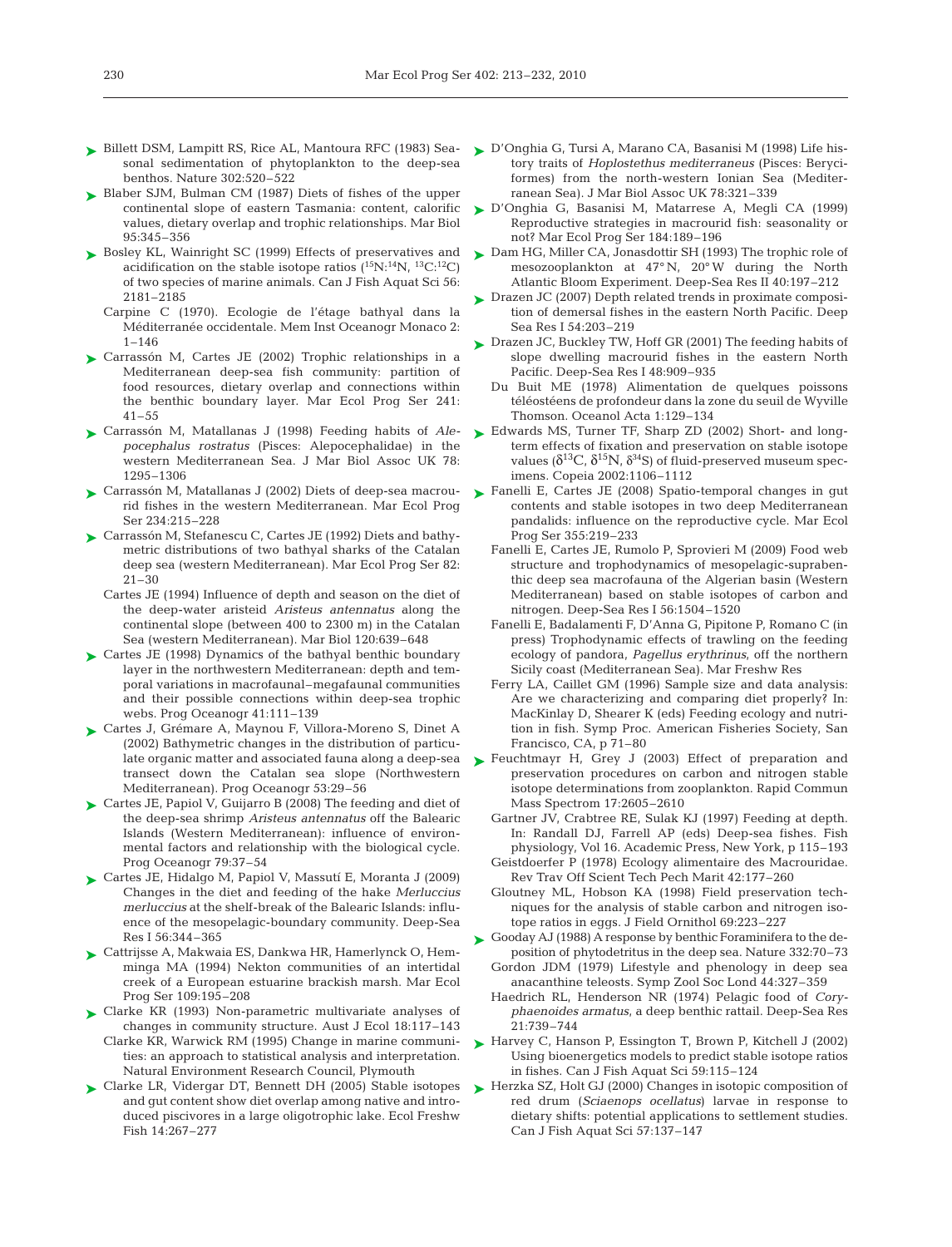- ► Hesslein RH, Hallard KA, Ramlal P (1993) Replacement of sulfur, carbon, and nitrogen in tissue of growing broad whitefish (*Coregonus nasus*) in response to a change in diet traced by  $\delta^{34}S$ ,  $\delta^{13}C$ , and  $\delta^{15}N$ . Can J Fish Aquat Sci 50: 2071–2076
- ► Hobson KA, Gibbs HL, Gloutney ML (1997) Preservation of blood and tissue samples for stable-carbon and stablenitrogen isotope analysis. Can J Zool 75:1720–1723
- ► Hyslop EJ (1980) Stomach contents analysis—a review of methods and their application. J Fish Biol 17:411–429
	- Johnston AM, Kennedy H (1998) Carbon stable isotope fractionation in marine systems: open ocean studies and laboratory studies. In: Griffiths H (ed) Stable isotopes: integration of biological, geological and geochemical processes. BIOS Scientific Publishers, Oxford, p 239–256
- ► Kaehler S, Pakhomov EA (2001) Effects of storage and preservation on the  $\delta^{13}C$  and  $\delta^{15}N$  signatures of selected marine organisms. Mar Ecol Prog Ser 219:299–304
- ► Kaim-Malka R (1997) Biology and life cycle of *Natatolana borealis* Lilj. 1851, a scavenging isopod from the continental slope of the Mediterranean. Deep-Sea Res I 44: 2045–2067
- ► Kelly B, Dempson JB, Power M (2006) The effects of preservation on fish tissue stable isotope signatures. J Fish Biol 69: 1595–1611
- ► Koslow JA (1996) Energetic and life-history patterns of deepsea benthic, benthopelagic and seamount-associated fish. J Fish Biol 49(Suppl A):54–74
	- Lopez-Jurado JL, Marcos M, Monserrat S (2008) Hydrographic conditions during the IDEA project (2003–2004). J Mar Syst 71(3–4):303–315
- ► Lubetkin SC, Simenstad CA (2004) Multi-source mixing models to quantify food web sources and pathways. J Appl Ecol 41:996–1008
- ► MacAvoy SE, Macko SA, Garman G (2001) Isotopic turnover in aquatic predators: quantifying the exploitation of migratory prey. Can J Fish Aquat Sci 58:923–932
- ► MacNeil M, Drouillard K, Fisk A (2006) Variable uptake and elimination of stable nitrogen isotopes. Can J Fish Aquat Sci 63:345–353
- ► Macpherson E (1979) Ecological overlap between macrourids in the western Mediterranean Sea. Mar Biol 53:149–159
	- Macpherson E (1980) Régime alimentaire de *Galeus melastomus* Rafinesque, 1810 *Etmpoterus spinax* (L., 1758) et *Scymnorhinchus licha* (Bonnaterre, 1788) en Méditerranée occidentale. Vie Milieu 30:139–148
- ▶ Macpherson E (1981) Resource partitioning in a Mediterranean demersal fish community. Mar Ecol Prog Ser 4: 183–193
- ▶ Madurell T, Cartes JE (2005) Temporal changes in feeding habits and daily rations of *Hoplostethus mediterraneus*, Cuvier, 1829 in the bathyal Ionian Sea (eastern Mediterranean). Mar Biol 146:951–962
- ► Madurell T, Cartes JE (2006) Trophic relationships and food consumption of slope dwelling macrourids from bathyal Ionian Sea (eastern Mediterranean). Mar Biol 148: 1325–1338
- ► Madurell T, Fanelli E, Cartes JE (2008) Isotopic composition of carbon and nitrogen of suprabenthos fauna in the NW Balearic Islands (Western Mediterranean). J Mar Syst 71: 336–345
	- Margalef R (1985) Environmental control of the mesoscale distribution of primary producers and its bearing to primary production in the Western Mediterranean. In: Moraitou-Apostolopoulou M, Kiortsis V (eds) Mediterranean marine ecosystems. Ecol ser 1. Plenum Press, New York, p 247–277
- Marshall NB, Merrett NR (1977) The existence of a benthopelagic fauna in the deep-sea. Deep-Sea Res I 24(Suppl):483–497
- Maruyama A, Yamada Y, Rusuwa B, Yuma M (2001) Change ➤ in stable nitrogen isotope ratio in the muscle tissue of a migratory goby, *Rhinogobius* sp., in a natural setting. Can J Fish Aquat Sci 58:2125–2128
	- Massutí E, Moranta J, Gordon JDM, Morales-Nin B, Oliver P (2008) The wrapping up of the IDEA project. International workshop on environment, demersal resources and fisheries. J Mar Syst 71:221–222
- ► Massutí E, Reñones O (2005) Demersal resource assemblages in the trawl fishing grounds off the Balearic Islands (western Mediterranean). Sci Mar 69:167–181
- ► Massutí E, Morales-Nin B, Stefanescu C (1995) Distribution and biology of five grenadier fish (Pisces: Macrouridae) from the upper and middle slope of the northwestern Mediterranean. Deep-Sea Res 42:307–330
- ► Mauchline J, Gordon JDM (1984) Diets and bathymetric distributions of the macrourid fish of the Rockall Trough, northeastern Atlantic Ocean. Mar Biol 81:107–121
- ▶ Mauchline J, Gordon JDM (1986) Foraging strategies of deep-sea fish. Mar Ecol Prog Ser 27:227–238
- ▶ McLellan T (1977) Feeding strategies of the macrourids. Deep-Sea Res 24:1019–1036
- ► Merrett NR, Marshall NB (1980) Observations on the ecology of deep sea bottom living fishes collected off northwest Africa (08°–27°N). Prog Oceanogr 9:185–244
	- Minagawa M, Wada E (1984) Stepwise enrichment of  $\delta^{15}N$ along food chains: further evidence and the relation between  $\delta^{15}N$  and animal age. Geochim Cosmochim Acta 48:1135–1140
- Moranta J, Quetglas A, Massutí E, Guijarro B, Hidalgo M, ➤ Diaz P (2008) Spatio-temporal variations in deep-sea demersal communities off the Balearic Islands (western Mediterranean). J Mar Syst 71:346–366
	- Mullin MM, Rau GH, Eppley RW (1984) Stable nitrogen isotopes in zooplankton: some geographic and temporal variation in the North Pacific. Limnol Oceanogr 29:1267–1273
	- Noji TT (1991) The influence of macrozooplankton on vertical particulate flux. Sarsia 76:1–9
- $\blacktriangleright$  Owens NJP (1988) Natural variations in <sup>15</sup>N in the marine environment. Adv Mar Biol 24:389–451
	- Owens NJP, Watts LJ (1998) The assimilation of nitrogen by marine phytoplankton and the role of  $^{15}N$ : the past, present and future? In: Griffiths H (ed) Stable isotopes: integration of biological, geological and geochemical processes. BIOS Scientific Publishers, Oxford, p 257–277
- Pais C (2002) Diet of a deep-sea fish, *Hoplostethus mediterra-*➤ *neus.* J Mar Biol Assoc UK 82:351–352
	- Pearcy WG, Ambler LW (1974) Food habits of deep-sea macrourid fishes off the Oregon coast. Deep-Sea Res 21: 745–759
- ► Phillips DL, Gregg JW (2003) Source partitioning using stable isotopes: coping with too many sources. Oecologia 136: 261–269
- ► Phleger CE, Grigor MR (1990) Role of wax esters in determining buoyancy in *Hoplostethus atlanticus* (Beryciformes: Trachichthyidae). Mar Biol 105:229–233
- ► Pinnegar JK, Polunin NVC (2000) Contributions of stable isotope data to elucidating food webs of Mediterranean rocky littoral fishes. Oecologia 122:399–409
- ▶ Polunin NVC, Morales-Nin B, Herod W, Cartes JE, Pinnegar JK, Moranta J (2001) Feeding relationships in Mediterranean bathyal assemblages elucidated by carbon and nitrogen stable-isotope data. Mar Ecol Prog Ser 220: 13–23